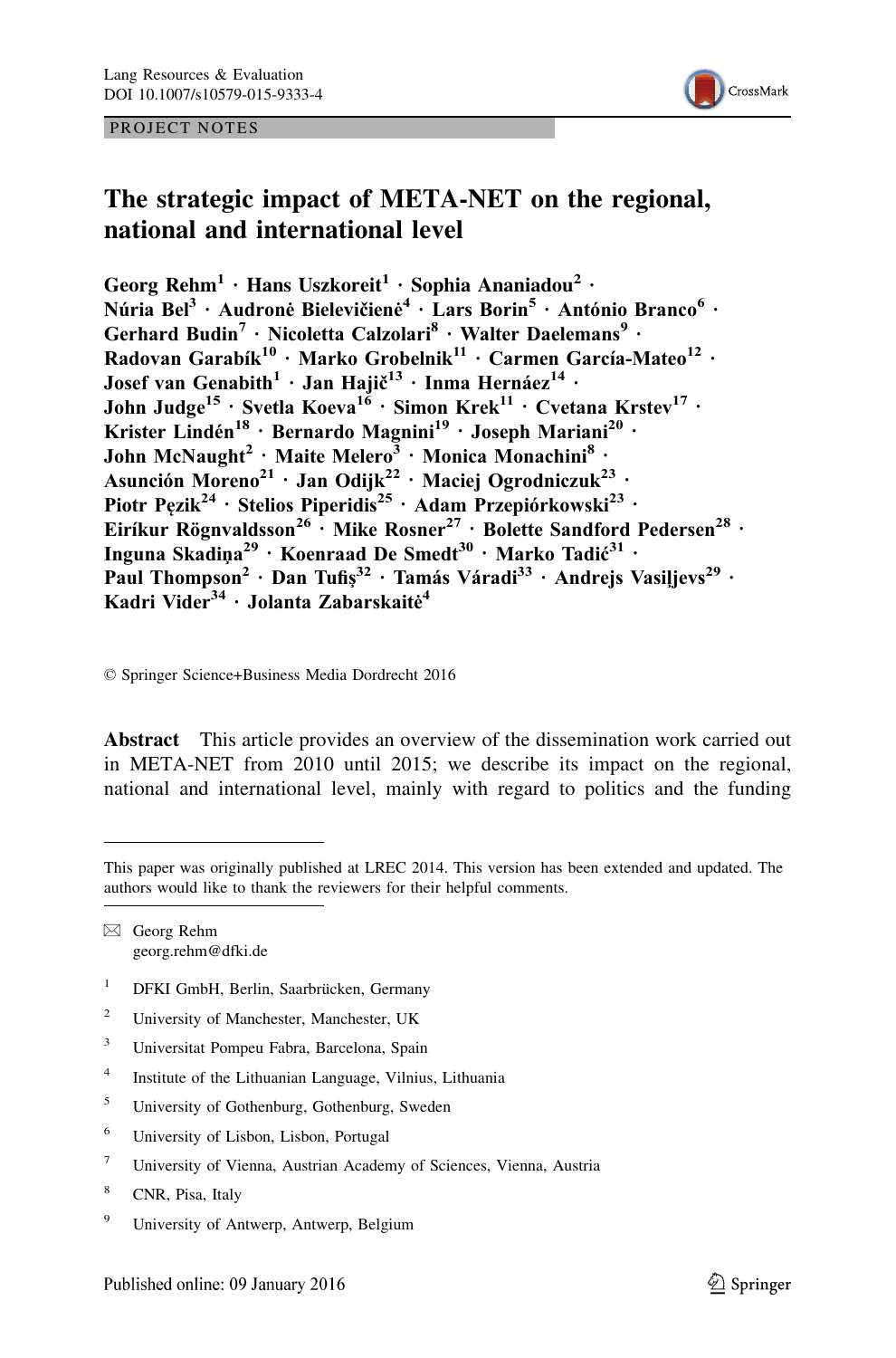situation for LT topics. The article documents the initiative's work throughout Europe in order to boost progress and innovation in our field.

Keywords Language technology · Multilingual technologies · Machine translation · Language resources · META-NET · META-SHARE

#### 1 Introduction and overview

The multilingual setup of our European society imposes grand societal challenges on political, economic and social integration and inclusion, especially in the creation of the Digital Single Market (DSM) and unified information space targeted by the Digital Agenda (EC [2010](#page-21-0)). Language Technology (LT) is the missing piece of the puzzle that will ultimately be able to realise a fully multilingual DSM. It is the key enabler and solution for boosting growth and strengthening Europe's competitiveness.

Recognising Europe's exceptional demand and opportunities, 60 leading research centres in 34 European countries joined forces in META-NET, a Network of Excellence dedicated to the technological foundations of a multilingual, inclusive, innovative and reflective European society.<sup>1</sup> In its first funded phase META-NET was partially supported through the four European projects T4ME (2010–2013; FP7), CESAR, METANET4U and META-NORD (2011–2013; ICT-PSP). META-

- <sup>14</sup> University of the Basque Country, Bilbao, Spain
- <sup>15</sup> Dublin City University, CNGL, Dublin, Ireland
- <sup>16</sup> Bulgarian Academy of Sciences, Sofia, Bulgaria
- <sup>17</sup> University of Belgrade, Belgrade, Serbia
- <sup>18</sup> University of Helsinki, Helsinki, Finland
- <sup>19</sup> FBK, Trento, Italy
- <sup>20</sup> LIMSI-CNRS & IMMI, Orsay, France
- <sup>21</sup> Universitat Politècnica de Catalunya, Barcelona, Spain
- <sup>22</sup> University of Utrecht, Utrecht, The Netherlands
- <sup>23</sup> Polish Academy of Sciences, Warsaw, Poland
- <sup>24</sup> University of Łódź, Lodz, Poland
- <sup>25</sup> R. C. "Athena", ILSP, Athens, Greece
- <sup>26</sup> University of Iceland, Reykjavik, Iceland
- <sup>27</sup> University of Malta, Msida, Malta

 $10$  L'Štúr Institute of Linguistics, Bratislava, Slovakia

<sup>&</sup>lt;sup>11</sup> Jožef Stefan Institute, Ljubljana, Slovenia

<sup>&</sup>lt;sup>12</sup> University of Vigo, Vigo, Spain

<sup>13</sup> Charles University, Prague, Czech Republic

<sup>1</sup> [http://www.meta-net.eu.](http://www.meta-net.eu)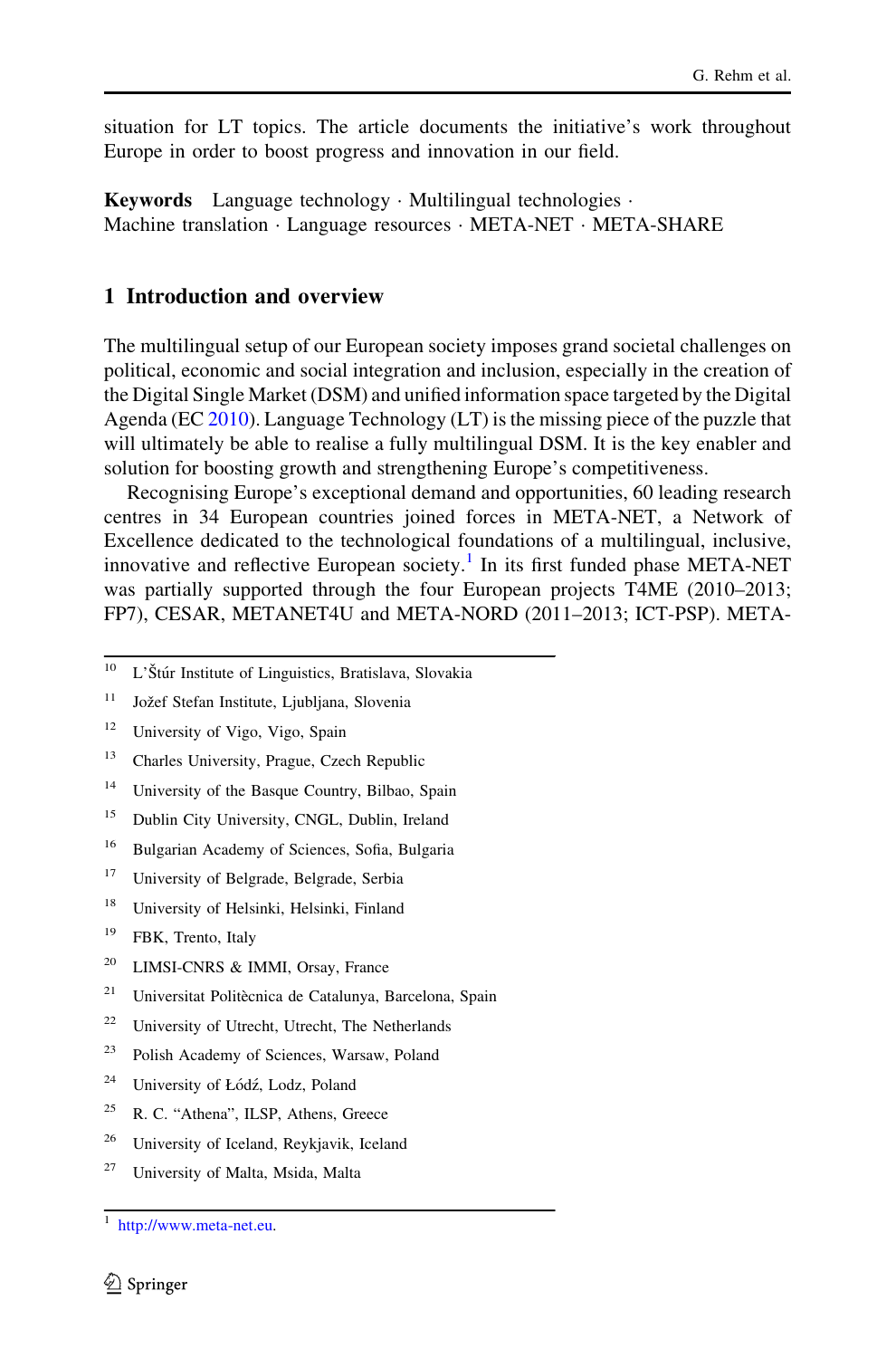NET is forging the open Multilingual Europe Technology Alliance (META), currently consisting of ca. 800 organisations and experts representing multiple stakeholders. In addition, META-NET signed collaboration agreements and memoranda of understanding with more than 40 other projects and initiatives in the field, such as CLARIN and FLaReNet.

Our goal is monolingual, crosslingual and multilingual technology support for all languages spoken by a significant population in Europe (Rehm and Uszkoreit [2013\)](#page-22-0). This includes all types of information and communication technologies such as, for example, general and domain-specific machine translation systems, dialogue systems, automatic subtitling, tourist information systems etc. For Language Technology we recommend focusing on three priority research topics connected to innovative application scenarios that will provide European R&D in our field with the ability to compete with other markets and achieve benefits for European society and citizens as well as opportunities for our economy and future growth. We are working towards combining resources provided by recent EU funding programmes, specifically Horizon 2020 (EC [2012\)](#page-21-0) and Connecting Europe Facility (CEF, EC [2014](#page-21-0)), with national and regional funding, in order to accomplish our joint vision.

The work carried out in META-NET is structured in three pillars. All aspects concerned with community building, formulating a shared vision and preparing a strategy belong to the META-VISION pillar. Additionally, we carried out innovative META-RESEARCH and developed the open resource exchange infrastructure META-SHARE (Piperidis et al. [2014\)](#page-22-0). This article primarily discusses the impact of the work carried out in META-VISION.

The article is meant to serve two main purposes: first, to document the work carried out throughout Europe in order to boost progress and innovation in the field of LT; second, to provide starting points for interested parties who want to become active in the initiative.

The remainder of the article is structured as follows: Sect. [2](#page-3-0) provides a description of META-NET's key communication instruments, i.e., the Language White Paper Series, the META-NET Strategic Research Agenda for Multilingual Europe 2020 as well as conferences and events. Section [3](#page-4-0) explains the impact of META-NET at the international level, including the visibility of the initiative and the impact on politics. Section [4](#page-7-0) describes, in 29 subsections concentrating on the different countries, the impact of META-NET at the national and regional level.

- <sup>30</sup> University of Bergen, Bergen, Norway
- <sup>31</sup> University of Zagreb, Zagreb, Croatia
- <sup>32</sup> Romanian Academy, Bucharest, Romania
- <sup>33</sup> Hungarian Academy of Sciences, Budapest, Hungary
- <sup>34</sup> University of Tartu, Tartu, Estonia

<sup>28</sup> University of Copenhagen, Copenhagen, Denmark

<sup>29</sup> Tilde, Riga, Latvia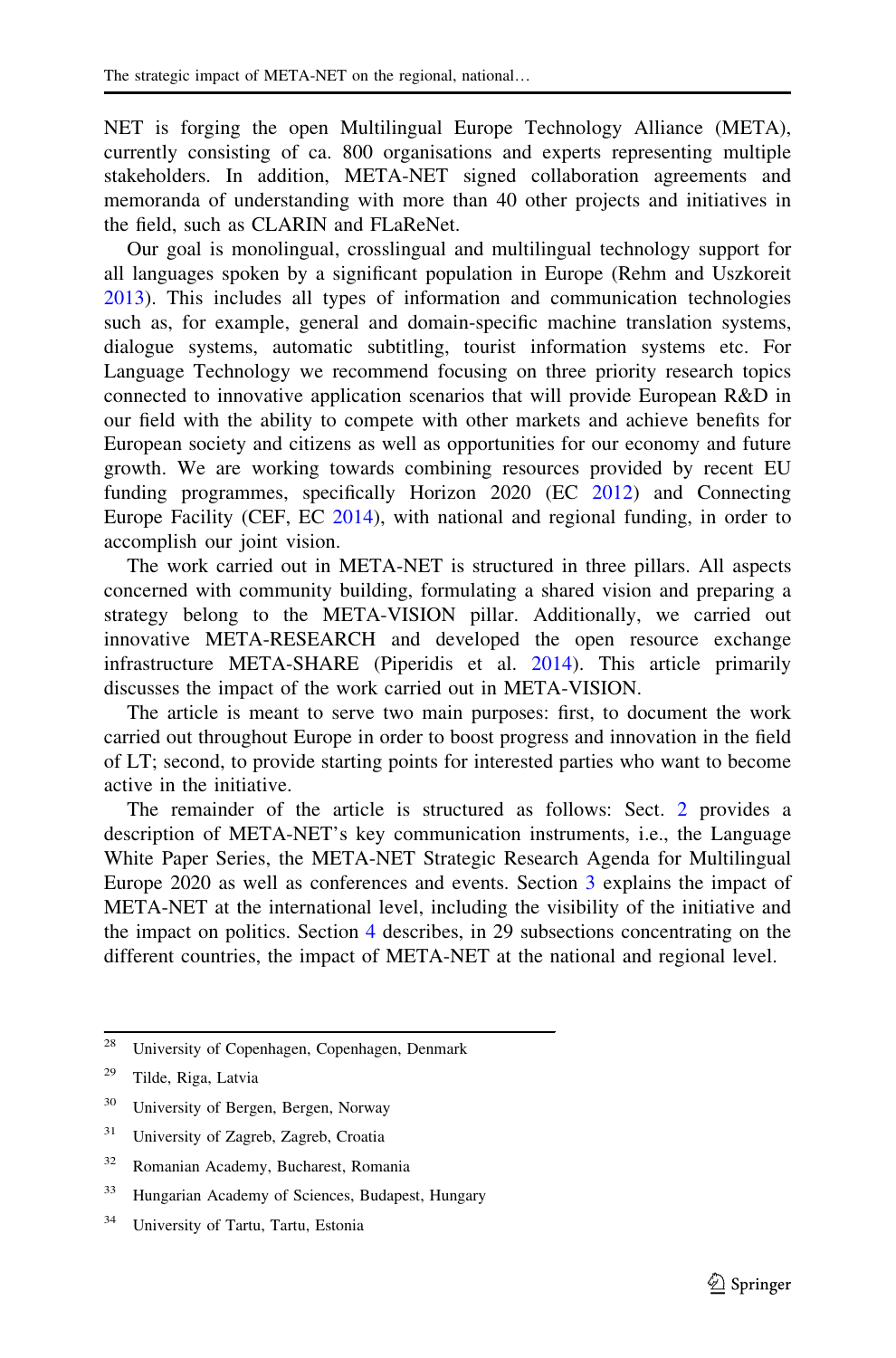#### <span id="page-3-0"></span>2 Key communication instruments

Our communication activities focused upon three key instruments. The study *Europe's* Languages in the Digital Age describes, for 31 European languages, the level of support provided by  $LT$  (Sect. 2.1). It is the largest and most comprehensive study of its kind undertaken to date. The META-NET Strategic Research Agenda for Multilingual Europe 2020 provides recommendations on how to address the gaps and problems found in the above mentioned study and specifies priority research themes for European LT in order to boost growth and innovation (Sect. 2.2). META-Net also organised conferences, roadshow events, and workshops (Sect. [2.3\)](#page-4-0).

#### 2.1 Language White Paper series: Europe's Languages in the Digital Age

The META-NET Language White Paper series "Europe's Languages in the Digital Age" (Rehm and Uszkoreit [2012](#page-22-0)) describes the current state of LT support for 31 European languages (including all 24 official EU languages). The study had been in preparation since mid 2010 and was published in the summer of 2012. More than 200 experts participated in the 30 volumes as co-authors and contributors; an additional volume, on Welsh, was published in early 2014 (Evas [2014\)](#page-21-0). We also updated and extended the original findings by 15 (mostly minority) languages (Rehm et al. [2014](#page-22-0)).

The differences in technology support between the various languages and areas are dramatic and alarming. In all of the four areas we examined (machine translation, speech processing, text analytics, language resources), English is ahead of the other languages, but even support for English is far from being perfect. While there are good quality software and resources available for a few larger languages and application areas, others, usually smaller or very small ones, exhibit substantial gaps. Many languages lack basic technologies for text analytics and essential resources. Others have basic resources but the implementation of semantic methods is still far away. Currently no language, not even English, has the technology support it deserves.

The volumes of the White Paper series are primarily meant to be Europe-wide dissemination materials targeting decision makers, regional and national journalists, administrators, politicians, and the public at large. The complete volumes and the press release "At least 21 European Languages in Danger of Digital Extinction", circulated on the occasion of the European Day of Languages 2012 (26. Sept.), are available online.<sup>2</sup>

#### 2.2 The META-NET Strategic Research Agenda for Multilingual Europe 2020

Working together with key organisations and experts, META-NET has developed the Strategic Research Agenda for Multilingual Europe 2020 (SRA, Rehm and Uszkoreit  $2013$ .<sup>3</sup> These recommendations are based on a thorough planning

<sup>2</sup> <http://www.meta-net.eu/whitepapers>.

<sup>3</sup> <http://www.meta-net.eu/sra>.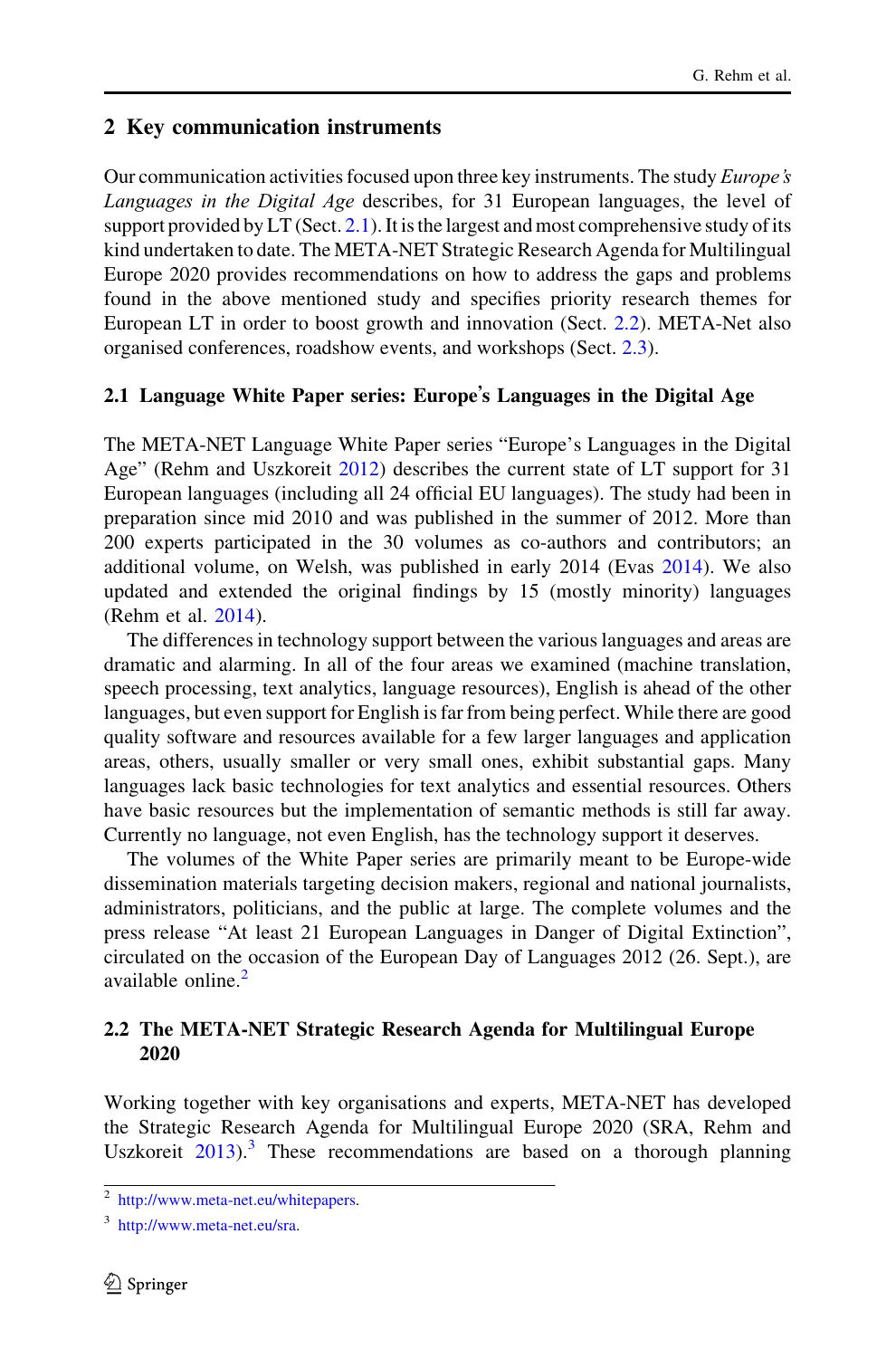<span id="page-4-0"></span>process. We envisage five lines of action for large-scale research and innovation. First, there are three priority research themes: Translingual Cloud, Social Intelligence and e-Participation and Socially Aware Interactive Assistants. The other two themes focus upon Core technologies and resources for Europe's languages and a European service platform for language technologies. These priority research themes are meant to turn our joint vision into reality by enabling Europe to benefit from a technological revolution that will overcome barriers of understanding between people communicating in different languages, people and technology, and people and our digitised knowledge. The SRA is the first unified strategic plan for the entire European LT sector.

#### 2.3 Conferences and events

Since 2010, META-NET has been organising annual conferences: META-FORUM 2010 (Brussels), 2011 (Budapest), 2012 (Brussels), and 2013 (Berlin). The most recent conference in the series, META-FORUM 2015, took place in Riga, Latvia, under the umbrella of the Riga Summit 2015 on the Multlingual Digital Single Market. Additionally, META-NET organised Translingual Europe 2010 (Berlin) as well as many smaller events, primarily with a focus on the regional or national level, for example, in Croatia, Germany, Hungary, Latvia, Lithuania and Poland. We also participated actively in multiple scientific, strategic, and political workshops and meetings.

# 3 The international level

Now that the first funded phase of META-NET is over with a large body of work done in over 30 countries, it appears to be the right time for an impact assessment. In this section we present a brief summary with regard to the international and general level, while Sect. [4](#page-7-0) describes the impact at the national and regional levels.

#### 3.1 Visibility of the initiative and our key topics

The dissemination work carried out by META-NET had significant effects on the visibility not only of the initiative itself in our own research community but also with regard to the public at large.

First and foremost, the impact of the Language White Paper series and the corresponding press release ("At least 21 European Languages in Danger of Digital Extinction") published in 30 languages on the occasion of the European Day of Languages (26. Sept. 2012) was beyond our imagination. It resulted in more than 600 pieces of media coverage internationally (online, print, radio, television). News came in from 43 countries and in 35 different languages with all European countries covered. Articles appeared as far away as Brazil, Costa Rica, Cuba, Australia, New Zealand, Japan, USA, and Canada. The press campaign resulted in 45+ broadcast interviews with META-NET representatives (ca. 30 radio interviews, ca. 25 television reports). We had coverage in top tier publication channels such as Der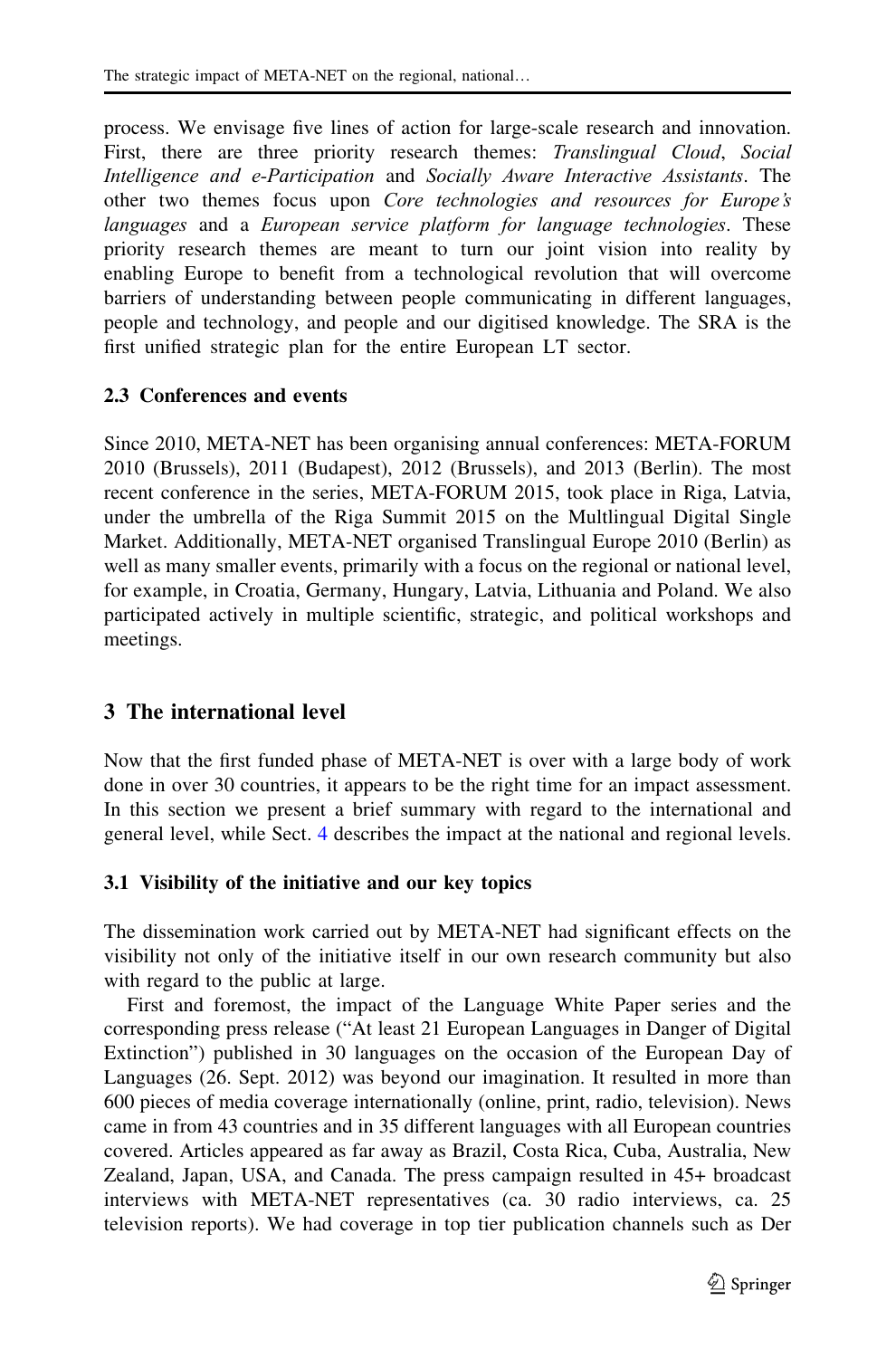Standard (AT), Politiken, Berlingske Tidende (DK), Tiede (FI), Heise Newsticker, Süddeutsche Zeitung (DE), in.gr, Prosilipsis (GR), Wired (IT), Computerworld (NO), Dnevnik, Demokracija (SL), Politika, PTC1 (RS), El Mundo (ES), Huffington Post (UK), NBC News, and Reddit (USA). Discussions also took place on message boards, Twitter and link sharing websites. We noticed a huge increase of traffic on our website, 65 % of which were new visitors. Of those new visitors,  $11\%$  of visits came from Brussels—the greatest for a single location. Similar trends could be observed for other European capital cities.

The echo generated by the press campaign shows that Europe is extremely passionate and concerned about its languages and that it is also very interested in the idea of establishing a solid language technology base to overcome language barriers. As an analysis of our website traffic shows, we also managed to raise a certain level of attention and awareness in the European Commission (EC) and in the European Parliament (EP).

#### 3.2 Forging the Multilingual Europe Technology Alliance as a homogeneous multi-stakeholder community

One of the key goals of META-NET is to forge the Multilingual Europe Technology Alliance (META) as an open strategic technology alliance around our core goals and topics. This goal was designed to overcome the rather fragmented set of LTrelated communities that we had in Europe before META-NET. At the present moment (November 2015), META has 810 members in 70 countries. Together with META-NET which consists of 60 research centres in 34 European countries, this constitutes a very large and strong scientific community that is finally able to speak with one voice and to present a shared vision and strategy, as demonstrated by the unanimous confirmation and support of the plans presented in the META-NET SRA. The SRA's priority themes are the result of 80+ meetings and discussions between hundreds of experts from research and industry. META-NET is now an established Network of Excellence and sustainable brand with a lifetime beyond that of its initial funded projects.

Within the European R&D community, META-NET's work led to many invited keynote speeches, invited papers, book chapters and contributions in technology and industry journals. Our outreach programme led to the drafting and signing of more than 40 collaboration agreements with other projects and organisations. We built up strong connections to other stakeholder communities, most importantly to organisations representing language service providers (GALA, tekom), bodies representing the language communities (European Federation of National Institutions for Language, Network to Promote Linguistic Diversity, Council of Europe Committee of Experts on the Charter of Regional and Minority Languages, see META-NET [2013\)](#page-22-0), many language professionals, the Linked Open Data community and standardisation organisations (W3C, ISO TC37/SC4). Additionally, we established contacts and exchanged challenges and strategies with representatives of multilingual language communities beyond our own continent, most notably those of South Africa and India.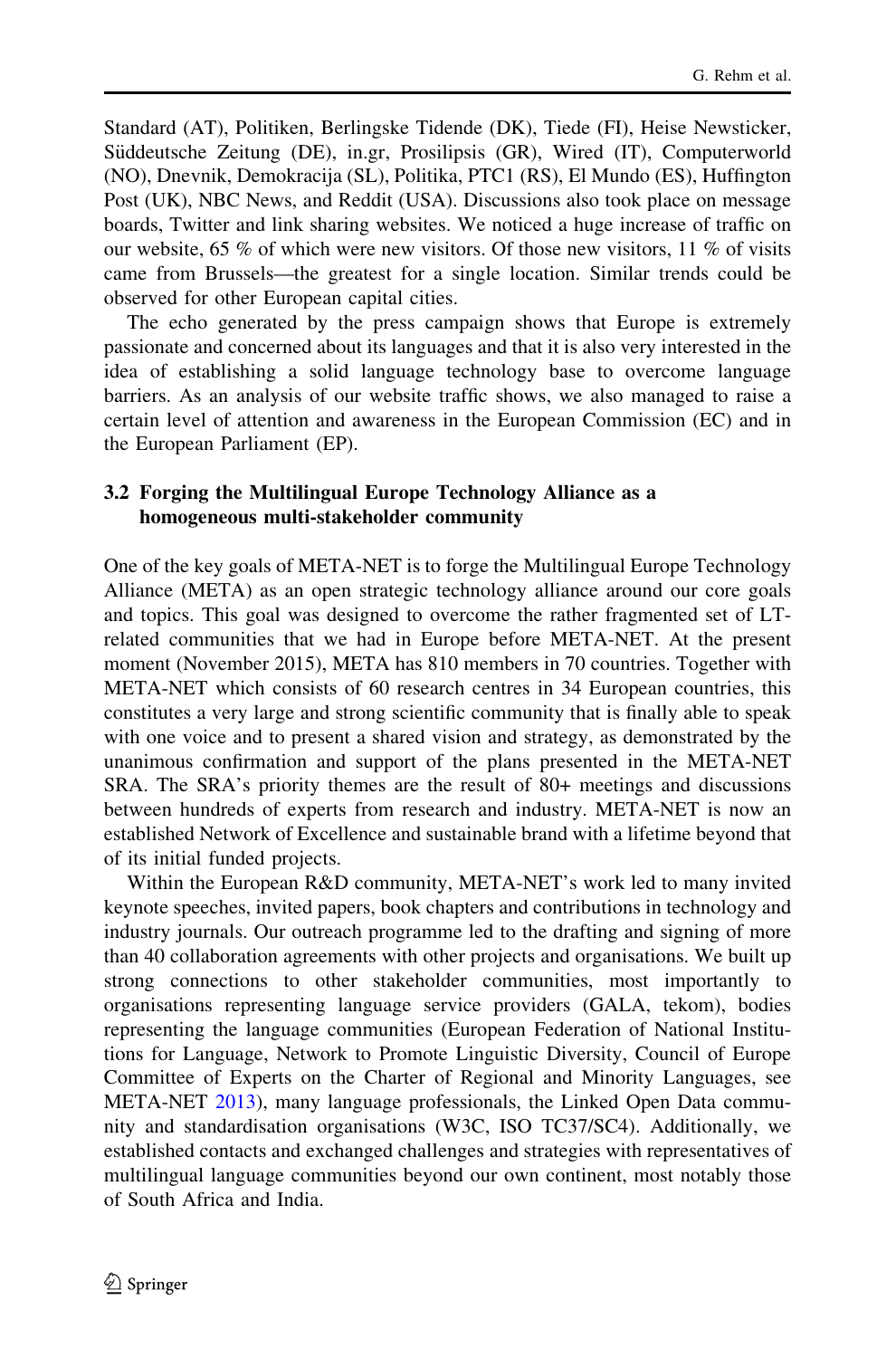In addition to academic and applied research, the community building aspect also involved the LT industry, which represents one third of META's membership base. The engagement from industry is demonstrated by our META-FORUM satellite event META Exhibition, which is targeted at industry stakeholders and which has always been booked to capacity throughout all editions of the conference and exhibition.

Our open resource exchange infrastructure, META-SHARE (Piperidis [2012\)](#page-22-0), has had a significant impact on the community. Having started out with five nodes in 2011, META-SHARE consisted of 34 members by 2014, running and maintaining 29 repository-nodes as several organisations had joined the network in order to distribute over 2500 language resources (Piperidis et al. [2014](#page-22-0)). In 2015, META-SHARE grew by one additional member which set up and runs a repository-node, thus increasing the number of repository nodes to 30, while the overall number of resources in the network has now exceeded 2600.

#### 3.3 Impact on politics and upcoming funding programmes

With regard to our relationship with and impact on politics, administration and upcoming funding programmes, there have been several successes in the past few years.

In April 2012, META-NET was invited to present the initiative and its key goals in the European People's Party Working Group on Future Internet at the European Parliament (EP) in Strasbourg. The group unites Members of the EP (MEPs) from different committees to discuss cross-cutting, Internet-related topics with implications on industry, culture, civil liberties, and legal affairs. This meeting led to sustainable contacts with several MEPs.

The first steps towards a shared LT programme between the EC and the Member States as well as Associated Countries have been taken at META-FORUM 2012, when representatives of several funding agencies (Bulgaria, Czech Republic, France, Hungary, The Netherlands, Slovenia) who participated in a panel discussion, unanimously expressed the urgent need for such a programme (META-NET [2012\)](#page-22-0). We also see this formerly unknown openness towards our topic in discussions with representatives of other funding agencies.

Recently the EC has started two programmes, Connecting Europe Facility (CEF) (EC [2014\)](#page-21-0) and the successor to Framework Programme 7, i.e., Horizon 2020 (EC [2012\)](#page-21-0). As anticipated in the META-NET SRA, some aspects of our suggested European Service Platform for LT will be developed in CEF while the more concrete and applied research—the priority research themes (Sect. [2.2](#page-3-0))—including innovation, can be taken care of in Horizon 2020.

The Telecommunications component of CEF consists of five Digital Service Infrastructures (DSI) considered as essential building blocks that will serve and enable other DSIs. One of these core DSIs is Automated Translation (CEF.AT, EC [2013\)](#page-21-0). The inclusion of MT services as one of the five obligatory building blocks is clearly a milestone and important achievement as it recognises the maturity of some of the technologies developed in our field. The main objective of CEF.AT is to make selected DSIs multilingual. The technology behind CEF.AT is based on the MT@EC system (itself based on Moses, see Koehn et al. [2007\)](#page-21-0), which has been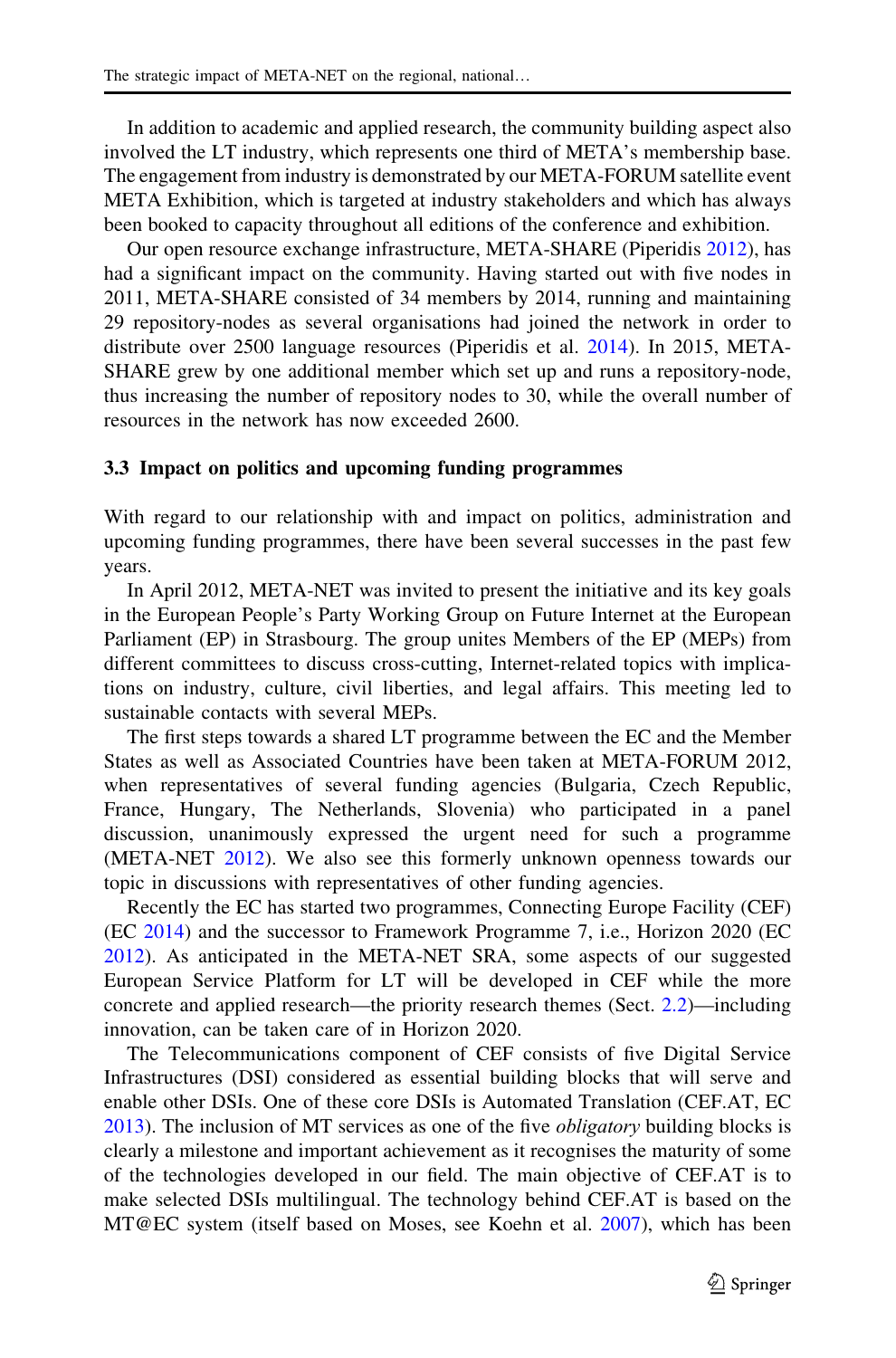<span id="page-7-0"></span>deployed internally at the EC for several years. In 2015 the EC initiated the service contract European Language Resource Coordination.<sup>4</sup> This activity supports the EC in identifying and providing data sets for CEF.AT.

In Dec. 2013 the first calls of Horizon 2020 were published. Of specific relevance for multilingual technologies is ICT-17 ("Cracking the language barrier") with a budget of 15M $\epsilon$ . Even though the spirit of the call goes in the right direction, the budget is rather low. Nevertheless, the call text references key results of our White Paper series asking proposals to focus upon the 21 European digitally endangered languages.<sup>5</sup> Research projects are to focus upon high-quality translation.

A meeting of the EU National Parliaments was held in the Lithuanian Parliament in Sept. 2013 (Vilnius-Meeting [2013\)](#page-23-0). The participants encouraged and welcomed initiatives which prioritise funding aimed at the reduction of the digital divide so that all European languages can come closer to the minimum EU-standard for LT development.

In early Dec. 2013 the workshop "State of the Art of Machine Translation" took place in the EP, in which two representatives of META-NET as well as, among others, the EC and the EP presented their plans (STOA [2013\)](#page-23-0). In its resolution the participants agreed on an urgent need for "establishing a Translingual Cloud services platform for all official EU languages and many additional languages".

# 4 The national and regional level

In this section we provide a general description of the impact at the national and regional level, which continues to generate results and have further positive effects.

# 4.1 Austria

In Austria, META-NET has been helpful for community building in pursuing common goals of improving the availability of and interoperability among language resources in research, industry, and eGovernment. META-NET became a major source of inspiration and encouragement for national consortium building for the systematic study of the German language used in Austria. It was also instrumental in building a national network of research teams in digital humanities research infrastructures, in conjunction with the Austrian chapters of CLARIN ERIC and DARIAH ERIC (i.e., CLARIAH-AT); in this context, the Austrian Centre for Digital Humanities has been created. More recently, META-NET has been a point of departure for boosting national projects for multilingual resource development and their reuse for economic purposes, for Big Data analytics research and MT projects at the Centre for Translation Studies (University of Vienna) by strategically

<sup>4</sup> [http://www.lr-coordination.eu.](http://www.lr-coordination.eu)

<sup>5</sup> The EC's decision to exclude French and Spanish (as well as English) in the 21 European languages being considered for translation in ICT-17 caused a certain level of criticism in the respective countries. Although these three languages have good (English) and moderate (Spanish, French) support, according to the White Paper Series, they deserve attention, both as source or target languages, for the other ones.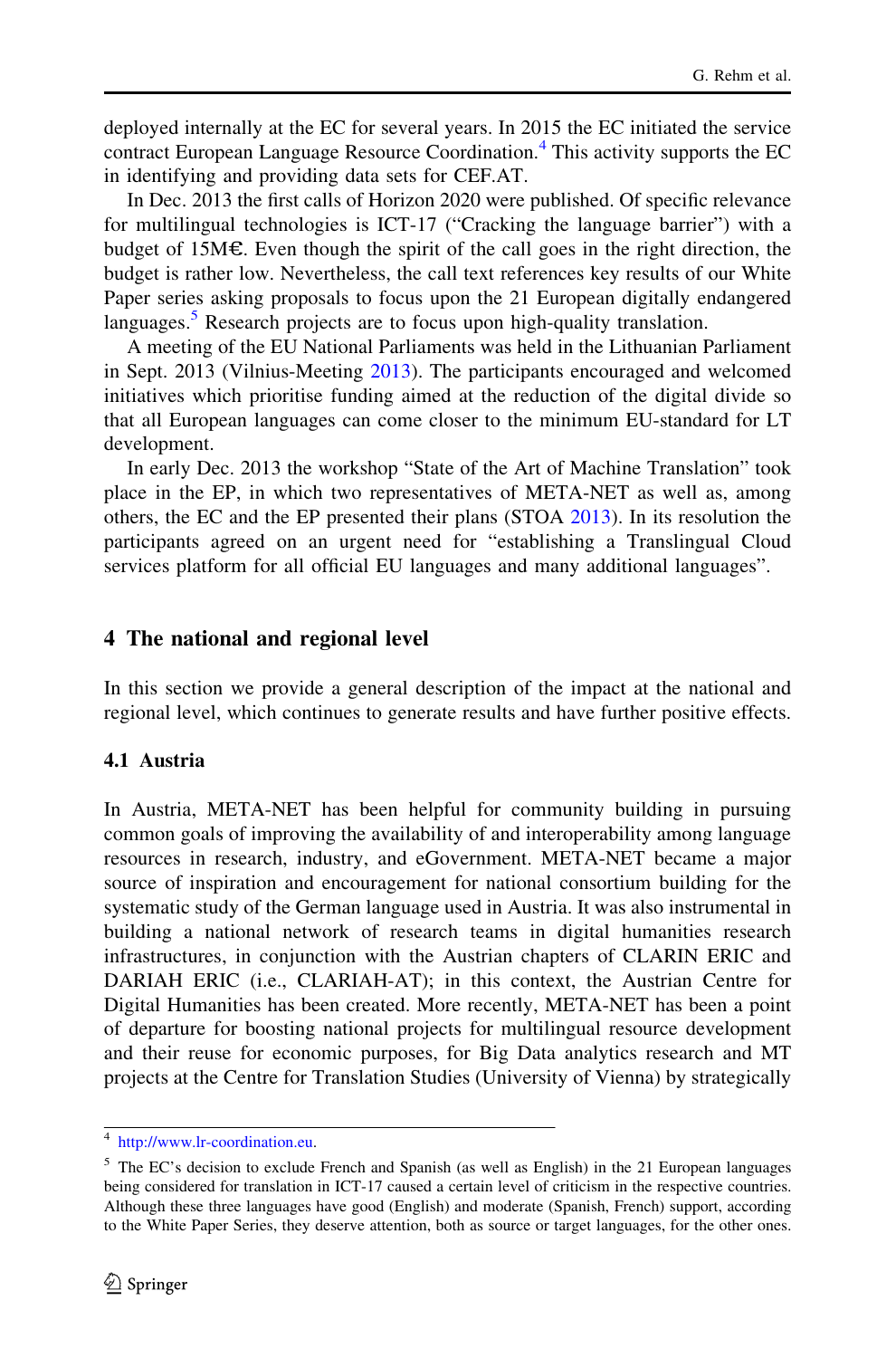and operationally combining and intertwining digital humanities, language industry and multilingualism (Budin [2015\)](#page-20-0).

#### 4.2 Belgium

Flanders, as partner of the Netherlands in the Dutch Language Union (Nederlandse Taalunie), has already invested considerably in LT R&D, among others by cofinancing the STEVIN programme (Spyns and Odijk [2013\)](#page-23-0) which brought Dutch and Flemish LT R&D to a high level. Although it has not yet resulted in concrete new programmes, LT is still on the agenda in Flanders, and EWI (the Flemish government, department for economy, science and innovation) is aware of the META-NET documents (Rehm and Uszkoreit [2012](#page-22-0), [2013](#page-22-0); Odijk [2012](#page-22-0)) and LT Innovate reports, and uses them in internal policy documents. EWI is also performing a Language and Speech Technology Sector Analysis. Recent developments include limited funding for a Belgian branch of DARIAH, a new project on semi-automatic subtitling for the Flemish broadcasting cooperation, and roadmap activities. Basic and application oriented research is still going strong with several high-profile projects on MT, text analytics, and security.

### 4.3 Bulgaria

The White Paper (Blagoeva et al. [2012\)](#page-20-0) was used extensively to disseminate information about META-NET, and the press release resulted in large amounts of media coverage. The META-NET roadshow in Sofia (2 May, 2012) was attended by 150 participants and featured invited speakers from the EC and the Ministry of Education, Youth and Science. In total, 34 large-scale or specialised resources, tools and services for Bulgarian are now available through META-SHARE. The book Language Resources and Technologies for Bulgarian Language was published in 2014 (Koeva [2014](#page-21-0)), and the conference "Computational Linguistics in Bulgaria" was organised in the same year—both supported by the Human Resources Development Operational Programme 2007–2013, and co-financed by the EU.

# 4.4 Croatia

META-NET enabled the improvement and standardisation of existing or new resources for Croatian (Tadić et al. [2012](#page-23-0)), many of which are available through the national META-SHARE node, which also provides access to the resources developed in other projects (e.g., XLike, COST-PARSEME etc.). The local LT community assembled at the META-NET "Language Technology Day" in Zagreb (30 November, 2012). This conference gathered representatives from all Croatian research centres involved in computational linguistics. Since this event the Croatian LT community has grown, as is shown through the rising number of papers by Croatian authors at the major conferences in 2013 and 2014 (ACL, LREC, COLING, EACL, etc.).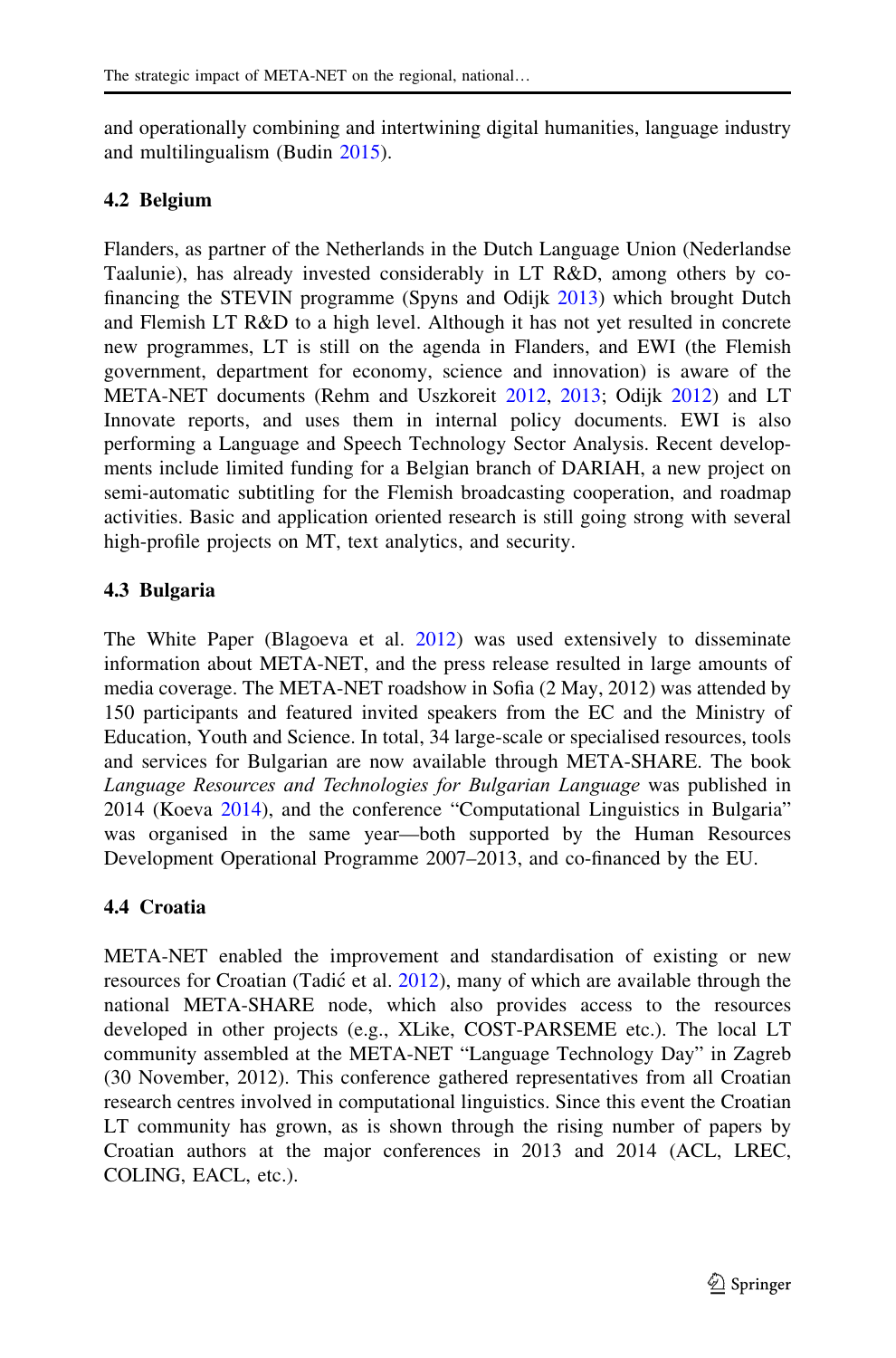# 4.5 Czech Republic

The impact of META-NET and similar initiatives in the Czech Republic is most visible in the area of language resources, where two long-term infrastructural projects have been established recently: the LINDAT repository and the Czech National Corpus project at Charles University in Prague, funded by the Ministry of Education. More than 70 large, specialised resources have been made available in the LINDAT repository, which is also part of CLARIN and serves both the humanities research and LT needs; its metadata structure is compatible with META-SHARE and CLARIN, and it is harvested by both networks. Awareness has been raised, mainly thanks to the White Paper (Bojar et al. [2012](#page-20-0)), at both Czech research grant agencies, even though a specialised LT programme has not been constituted yet on the research side.

# 4.6 Denmark

The White Paper (Pedersen et al. [2012\)](#page-22-0) raised the awareness within the society regarding LT and the need for actions to avoid the digital extinction of Danish. The idea of a Danish LT resource collection has matured and is currently a central focus area for the Danish Language Council. Recently funded LT projects include an ERC grant, "Lowlands", which aims to develop robust learning algorithms for LT with a focus on languages and domains for which little linguistically annotated data exists, as well as "Semantic Processing [of Danish] across Domains", funded by the Danish Research Council. Furthermore, a digital humanities infrastructure (including LT elements) is being nationally funded via the DigHumLab project and through CLARIN-ERIC. In 2014, a CLARIN Nordic Network was funded by NORD-FORSK. This network will organise workshops to address issues which are central to future joint efforts such as the development of Nordic strategies for humanities and language infrastructures.

# 4.7 Estonia

The White Paper (Liin et al. [2012](#page-21-0)) generated a lot of impact in the Estonian press, as the Estonian people tend to be especially interested in all topics that concern the future of their language. The Development Plan of the Estonian Language 2011– 2017 (Estonian Language Foundation [2011\)](#page-21-0) now contains a chapter on LT and the government has started to finance the National Programme for Estonian Language Technology (NPELT) that had been aimed towards supporting Estonian LT starting already in 2006. Events like the 5th international conference "Human Language Technologies—The Baltic Perspective" (Oct. 2012) and NPELT (Oct. 2012, April 2014) gathered the Estonian LT community and emphasised the strategic importance of LT for Estonian (Vider et al. [2012](#page-23-0)). The Center of Estonian Language Resources (CELR), the Estonian consortium for CLARIN ERIC, deposits all NPELT results as resources and tools in a dedicated META-SHARE node which also serves as a CLARIN repository.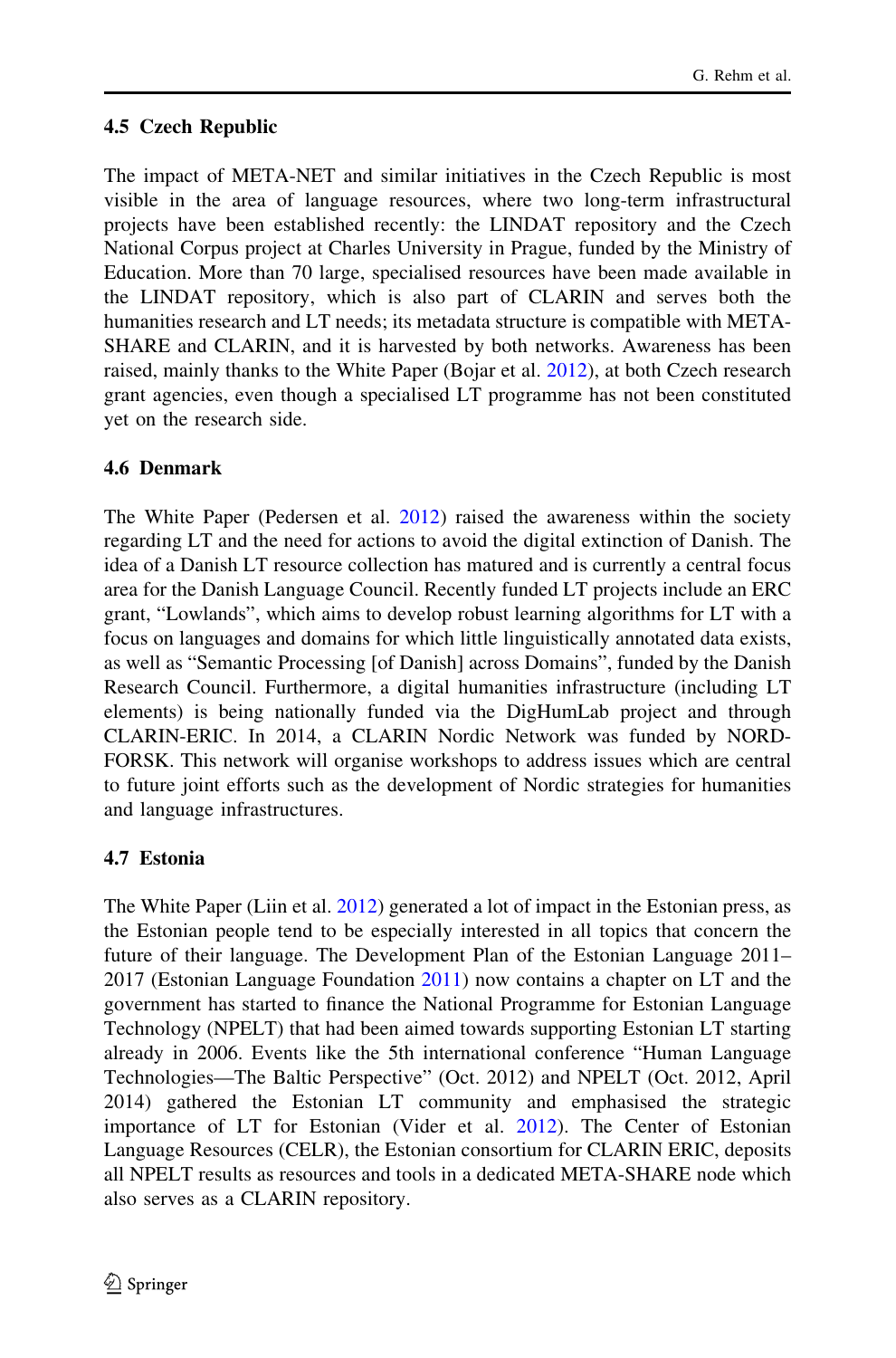#### 4.8 Finland

META-NET's impact is visible in the strengthening of the Language Bank of Finland and its collection of resources and technologies provided to industry and academia. These activities have secured long-term funding from the Ministry of Education for the collection, development and preservation of resources and technologies. More than 250 resources have been made available via META-SHARE and the Language Bank, which is also part of CLARIN and serves both humanities research and LT needs. Awareness of the need for actions has been raised thanks to the White Paper (Koskenniemi et al. [2012\)](#page-21-0).

### 4.9 France

In France, META-NET was introduced to the ministry in charge of expressing the French position regarding Horizon 2020—LT appeared high in the ranking of the French priorities. Several widely distributed scientific journals reported about the White Paper (Mariani et al. [2012](#page-22-0)) (the CNRS Journal, Minassian [2013](#page-23-0); La Recherche, Julienne [2013](#page-21-0)). The agency in charge of French and of the languages spoken in France (DGLFLF) created a new position in LT. The French President asked J. Attali to prepare a report on the challenge of Francophonie, who recommended to continue the former national programme Technolangue (Attali [2014\)](#page-20-0). Accordingly, DGLFLF is now proposing to initiate an interministerial national programme, with the aim of developing LTs and producing the necessary LRs not only for French but also for regional languages. An international UNESCO meeting in Paris stressed the importance of LTs in facilitating multilingualism (Oct. 2014). It was proposed to extend the UNESCO Atlas of the World's Languages in Danger (Moseley [2010](#page-22-0)) to all languages and to include information about LTs and LRs.

#### 4.10 Germany

META-NET had a significant impact in the R&D community and on the public at large. The White Paper (Burchardt et al. [2012\)](#page-20-0) generated a lot of interest in the language topic, especially with regard to digital language extinction. The German Language Technology Day (January 2013) was attended by ca. 300 participants. Representatives of almost all relevant universities and research centres active in Germany attended the event, as did several politicians and representatives of funding agencies. Further results of META-NET's dissemination work were several invited keynote presentations at LT-related events in Germany between 2010 and 2013. Through our work in META-NET we have been able to intensify our discussions with two ministries and several funding agencies around the topic of LT. Two new funding programmes have been initiated by the German Federal Ministry of Economics and Energy (BMWi) and the German Federal Ministry of Research (BMBF) recently. While Big Data is at the core of both programmes, LT is included with regard to Text Analytics. DFKI is involved in the project Smart Data Web (funded by BMWi) and the Berlin Big Data Center (BBDC, funded by BMBF), among others. Our close collaboration with the German Federal Ministry of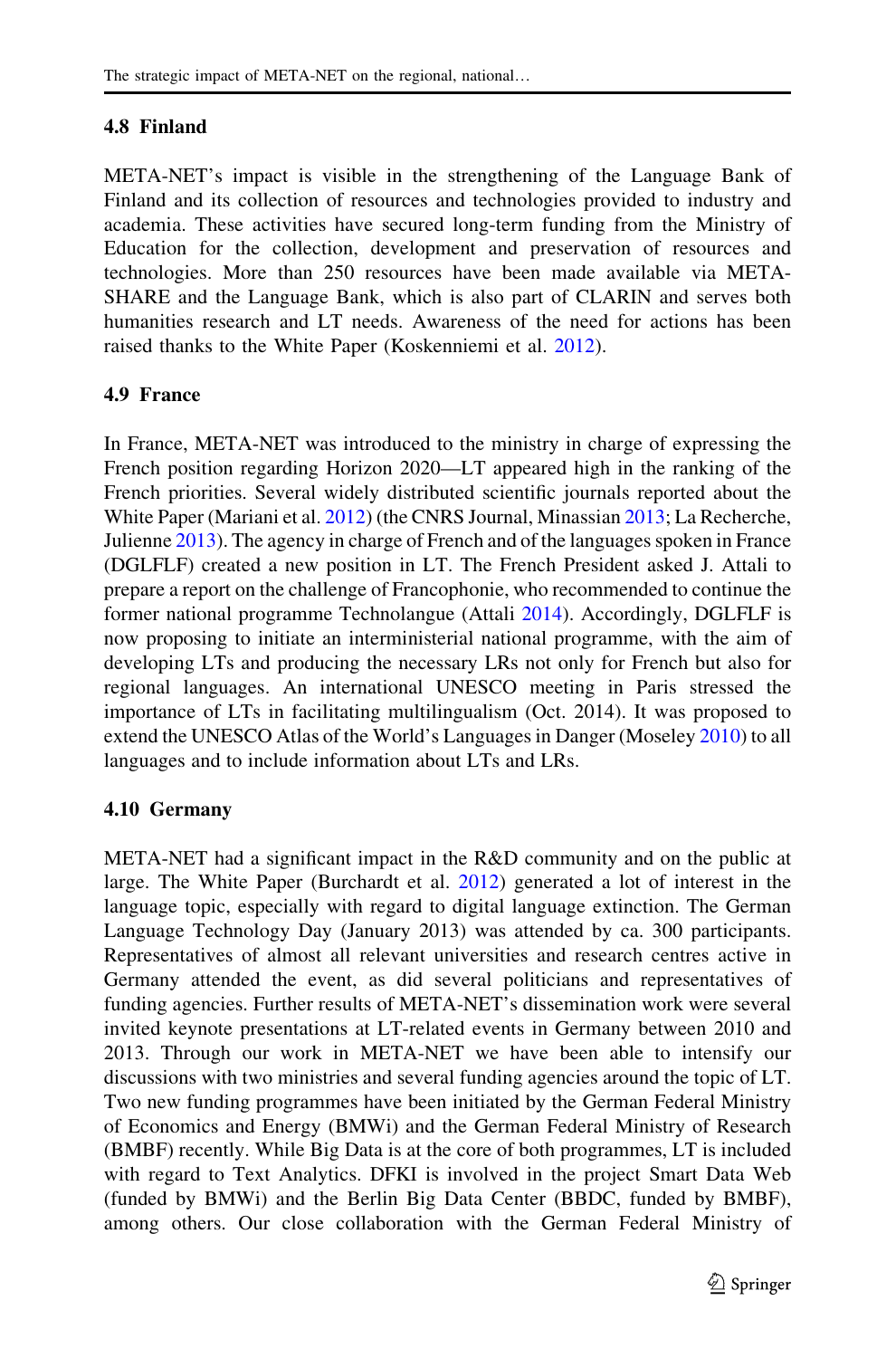Economics and Technology led to META-FORUM 2013 (Sept. 19/20, 2013) being organised at the conference centre of this very ministry.

### 4.11 Greece

META-NET reinforced interest in LT in Greece. The White Paper (Gavrilidou et al. [2012\)](#page-21-0) generated sustainable interest not only from the media but also from government representatives at ministerial level. Recently, the White Paper attracted the interest of the Athens Field Office of DG Translation and served as input at the conference "The Future of Language Professions", an event of the EU's Translating Europe initiative. This interest has led to a substantial improvement in the position of LT in the Greek research agenda. A new large-scale collaborative effort has been endorsed by the Ministry of Education, aiming to design a research infrastructure as an open framework for LRs/LTs. The new initiative, "Language and Knowledge Technologies Enabled Content Access and Services Infrastructure", will provide access to Greek language resources, digital content and processing services through a distributed platform, offering to its users (scholars, researchers, industry) services enabling data access, processing and annotation, evaluation as well as application development. The strategic activities coupled with META-SHARE (Piperidis [2012;](#page-22-0) Piperidis et al. [2014\)](#page-22-0) have helped in building bridges with the Greek R&D communities active in linked open data, open government data and content, as well as public sector information services.

### 4.12 Hungary

One instrument devised for raising awareness for LT was a series of roadshows that took place in Central Europe, involving decision makers, the media and local industry. These one-day events visited each of the six countries participating in CESAR. They not only mobilised the whole of the LT community but also received significant media attention. The series of events culminated in the Budapest roadshow which found no fewer than six state and government dignitaries (four of them of ministerial rank) sitting around a table, addressing the conference one by one. The conference had the title "The position of the Hungarian language in the Digital Age" (cf. Simon et al. [2012\)](#page-22-0), thus proving that appealing to national pride in connection with the mother tongue is an approach that can have a wide impact.

### 4.13 Iceland

Almost all basic language resources for Icelandic are now available through META-SHARE, many of them in standard formats and under standard CC or GNU licenses. This is a major achievement since many of them have either been unavailable up until now or only available through personal contacts. The White Paper (Rögnvaldsson et al.  $2012$ ) received considerable media attention and was taken up for discussion in the Icelandic Parliament (Alþingi). Since its publication, awareness of the importance, challenges and opportunities of LT for Icelandic has increased greatly, both in the government and among the general public. On the Day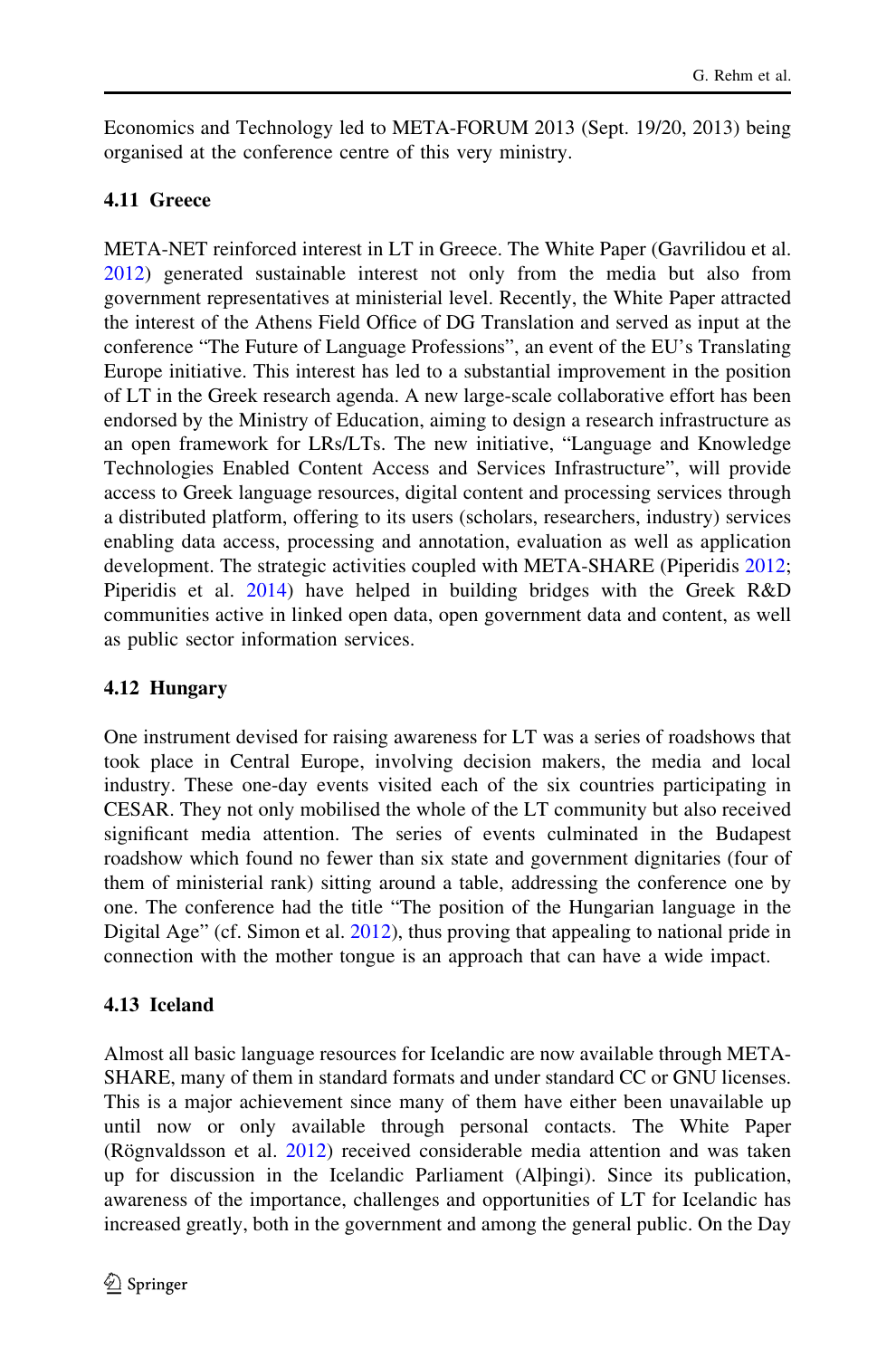of the Icelandic Language in November 2015, the Minister of Education, Science and Culture gave a speech in the parliament in which he promised that enough funds would be available in the next few years to develop necessary LT tools and resources for Icelandic, in order to secure the future of the language in the digital age.

# 4.14 Ireland

The public awareness raised by the White Paper (Judge et al. [2012](#page-21-0)) is still evident even two years after the initial publication. The Irish government department overseeing the implementation of the 20 year strategy for the Irish Language is currently drafting a technology strategy for the Irish language which will run concurrently with and bolster the existing 20 year strategy. The new LT strategy will address the shortcomings identified in the White Paper and is aimed at providing the underpinnings needed to ensure that the language can thrive in the digital age. The move to consider this new strategy is a direct result of the White Paper and SRA and the impact they have had at ministerial level—the steering committee for the new strategy uses both documents to guide their work. In 2012 the importance of LT for Ireland's growth was underlined by the Irish government and industry investing 19.8M€ in CNGL intelligent content research. This investment directly supports 75 research jobs and indirectly supports many more and includes an investment of 6.3M€ from 16 industry partners as well as  $1.25M \epsilon$ in venture capital for CNGL spin out companies employing an additional 30 people. In 2014 this investment was followed up with the announcement of another 29M€ from Science Foundation Ireland to establish the ADAPT Centre of Excellence for Digital Content and Media Innovation which builds upon the existing work of CNGL.

### 4.15 Italy

As a result of the White Paper (Calzolari et al. [2012\)](#page-20-0), the achievements of META-NET have been presented twice in conferences and debates organised in the Italian Parliament. There is now much more awareness of the need for both research and technology in the LT area. Almost all existing resources for Italian are now available through META-SHARE, which has become the natural repository for the distribution of resources produced in national or European projects. EVENTI (Evaluation of Events and Temporal Information), one of the new tasks organised in the Evalita 2014 Evaluation campaign for Italian, has chosen to distribute training and test data through META-SHARE, which is also gaining more visibility in the private sector. As a significant example, SAVAS, a FP7 SME project, focusing on innovative products and services for multilingual subtitling, has chosen to distribute all datasets through their own META-SHARE node. The project foresees the collection of large sets of training data from partners in the media sector; both raw data and their derivatives have a significant commercial value for the speech recognition community.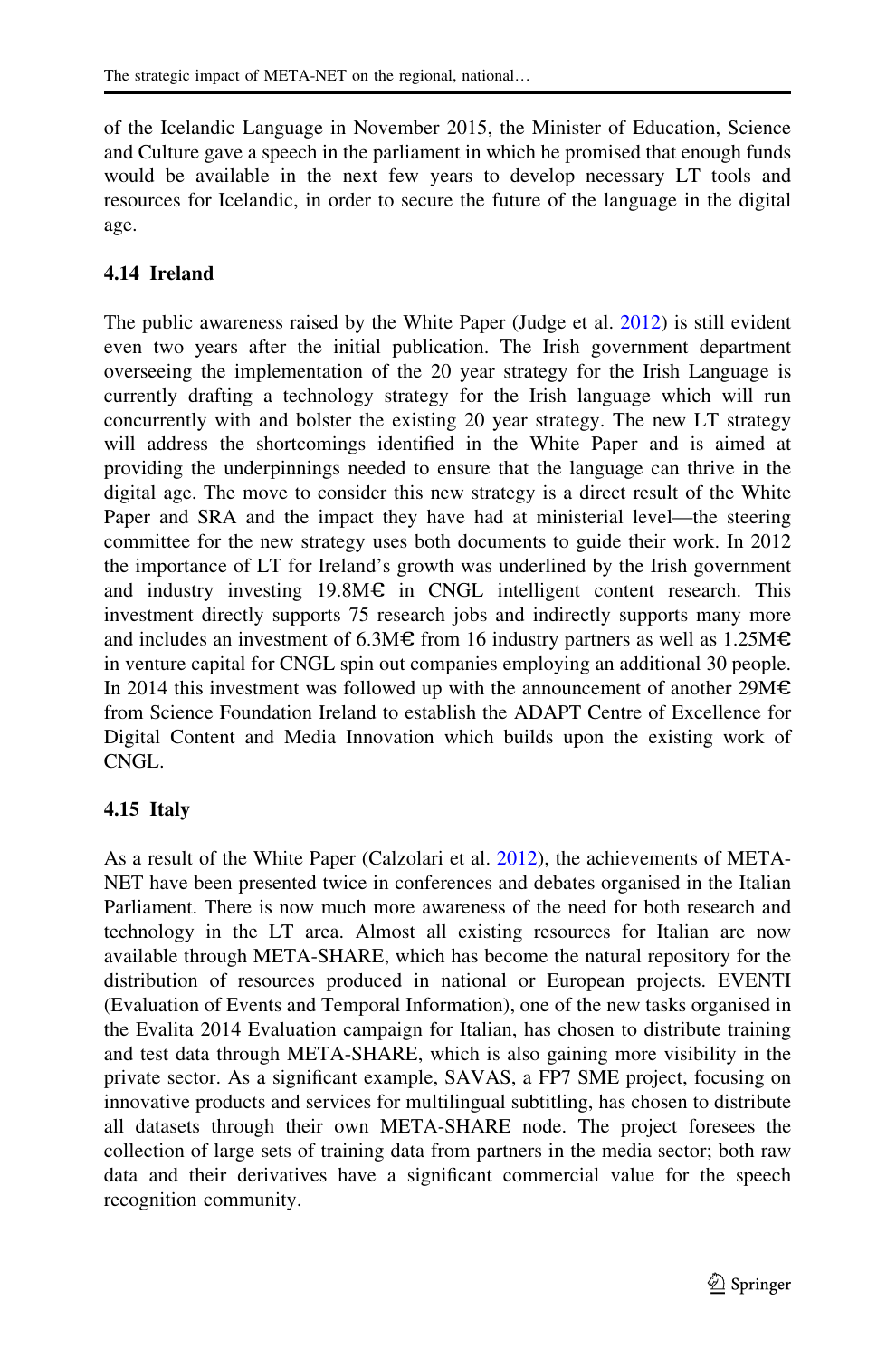#### 4.16 Latvia

The White Paper and the conference "Language, Technologies and the Future of Europe" attracted a lot of interest from politicians, decision makers, funding agencies, researchers, developers and users (Skadina et al. [2012](#page-23-0); Vasiljevs and Skadina [2012](#page-23-0)). The findings were broadly discussed and led to practical actions. The Latvian language agency formed a working group to create a strategy for LT development and support. The importance of technologies for Latvian has been recognised in several high-profile state policy documents such as, e.g., the Guidelines of the State Language Policy for 2015–2020. Foreseen activities are the development of spoken and written corpora, LT for digital content and usage of Latvian in cyberspace and its integration into a European language resource infrastructure. Work on the most critical areas (speech, MT, semantic analysis) is supported by EU Structural Funds projects. The potential of LT has been recognised by the planners of the public IT infrastructure. Tilde has been commissioned to develop and maintain MT services for Latvia's e-Government infrastructure. The Latvian META-SHARE node, hosted by Tilde, is a managing node, where information about resources from Nordic and Baltic countries is collected and synchronised with other nodes. LT was in the spotlight during Latvia's Presidency of the Council of Europe in the first half of 2015 with the Riga Summit 2015 (see Sect. [5](#page-18-0)).

#### 4.17 Lithuania

META-NET enabled the improvement and standardisation of Lithuanian resources and their distribution through META-SHARE. Advanced technologies for Lithuanian requiring more thorough knowledge of linguistic processing and semantics are still in their developing stage (Vaišnien and Zabarskaite [2012](#page-23-0)). The positive efforts with respect to the government, research and science institutions, have led to the formulation of an obvious need to be consolidated according to a uniform strategy. The SRA and dissemination campaigns had a great impact for Lithuania in initiating a national LT strategy. Guidelines on the development of Lithuanian in ICT for the period 2014–2020, prepared by the State Commission of the Lithuanian Language are still awaiting their approval. Their objective is to develop technology support to a level that will enable Lithuanian to successfully function in the digital age.

#### 4.18 Malta

META-NET has had several positive effects upon the state of LT in Malta. First, a number of novel and useful resources for Maltese have been brought into existence. Second, thanks to META-SHARE, these resources are now easy to discover and available for download under licenced conditions. These two factors alone have succeeded in raising the profile of LT, thus opening the way to better exploitation in the public and private sectors. In addition, there is a third impact resulting from the White Paper (Rosner and Joachimsen [2012](#page-22-0)), which was widely quoted in the press. A new awareness of the role of resources in the eye of the Council for the Maltese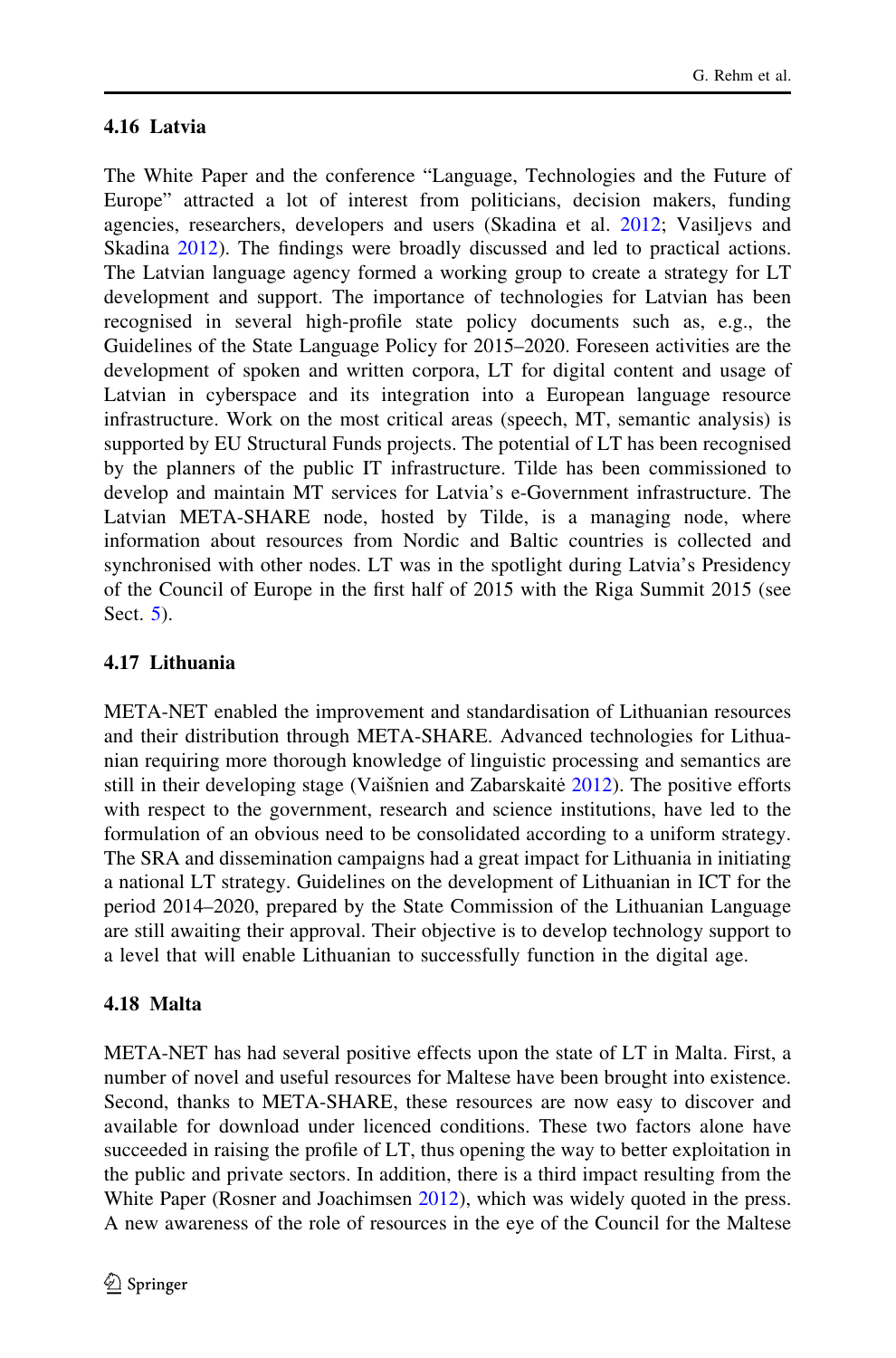Language seems to have emerged. Its IT subgroup is actively developing a roadmap to elevate the current resource server into a National Resource for the Languages of Malta (NRLM). If this status is accepted, support for Maltese language resources will acquire a hitherto unseen level of continuity.

#### 4.19 Netherlands

The White Paper (Odijk [2012](#page-22-0)) has generated a lot of attention in the Netherlands and Flanders, and the major results were also presented at industry events. The awareness of the importance of LT in consolidating the position of Dutch in the information society, which was already high through the Dutch-Flemish STEVIN programme, has been further increased. The White Paper has been brought to the attention of the interparliamentary committee for the Dutch Language Union, so that it can contribute to the policy for the Dutch language. With the White Paper the importance of national and international LT R&D programmes was re-emphasised. Though the organisation of funding schemes in the Netherlands is currently prohibitive of such programmes, LT R&D is being further explored and exploited in projects such as CLARIN-NL, CLARIAH-SEED, and various projects financed by the national funding agency's Creative Industry programme.

#### 4.20 Norway

The White Papers (Smedt et al. [2012a](#page-20-0), [b\)](#page-21-0), together with national workshops and media coverage, were well received. The LT Resource Collection for Norwegian (Språkbanken), established by the government before META-NET started, received increased visibility thanks to its close cooperation with the META-NET member University of Bergen. This cooperation has led to an increased number of resources and their availability through META-SHARE. These resources have also been useful input to the Norwegian CLARINO project which, starting in 2012, has received national funding and is continuing best practice for making even more resources available in Norway. The Marie Curie project CLARA has also made some of its results available through META-SHARE.

### 4.21 Poland

The White Paper (Miłkowski [2012](#page-22-0)) and META-NET's efforts to promote LT through synergies with the European Federation of National Institutions for Language (EFNIL) were very well received in Poland. In 2012 representatives of the Council for the Polish Language participated in the EFNIL conference in Budapest and reported their interest in META-NET. The Polish LT community was mobilised through the META-NET event "Human Language Technology Days" held in Warsaw (2012). The event attracted a lot of media attention and helped promote knowledge about LT and its potential. Since the end of the first funded phase of META-NET several new members have joined META-NET and META, updates of resources are regularly published via META-SHARE and many new tools and resources have been developed using methodologies and guidelines put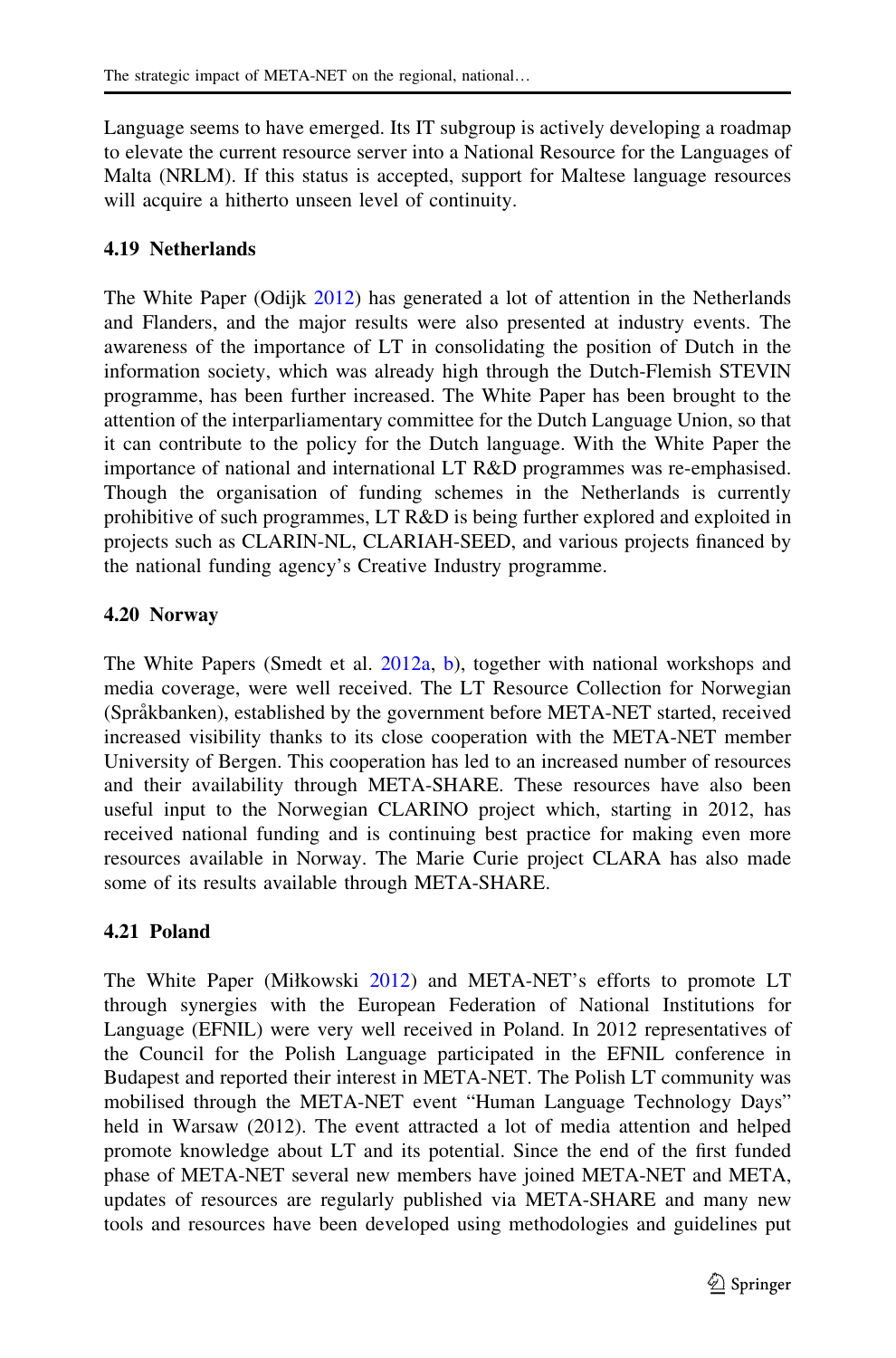forward by META-NET. A notable example is the cooperation between several research institutions in CLARIN-PL, the national CLARIN consortium in Poland.

# 4.22 Portugal

META-NET represents a major landmark in LT for Portuguese. A significant set of resources and tools developed in Portugal and Brazil was made available through META-SHARE. The publication of the White Paper (Branco et al. [2012\)](#page-20-0) created a wave of dissemination and awareness raising actions: the workshop where the White Paper was launched, and its core message, had a widespread and significant media impact; it was a key factor in community building and strengthening; it has served, and is still serving, as the key to meetings with top-ranking decision makers. The raised awareness helped in forming the positive decision by the Portuguese funding agency to create a national research infrastructure to support the science and technology of human language, affiliated with CLARIN since 26. Nov. 2014. The White Paper was highly instrumental in lobbying for including Portuguese as one of the strategic challenges in the national plans for the period 2014–2020. The document supporting the Partnership Agreement between Portugal and the EC for the implementation of the European Structural and Investment Funds (Portuguese Government [2014\)](#page-22-0) indicates that the "scientific and technological preparation [of Portuguese], and the innovative exploitation of business opportunities based in its computational processing represent important opportunities" should be explored in this upcoming period.

### 4.23 Romania

META-NET helped to make available more than 70 resources and tools for Romanian on two Romanian META-SHARE nodes (cf. Trandabăț et al. [2012](#page-23-0)) which helped to initiate several university projects. In 2014, the Romanian Academy approved an ambitious project to build a very large (more than 300 million words), heavily annotated reference corpus of contemporary Romanian (COROLA). It is a joint project between the two IT institutes in the Romanian Academy (Research Institute for Artificial Intelligence in Bucharest, Institute of Computer Science in Iasi) and it brings together publishing houses, news agencies, radio and TV broadcasting companies, and bloggers. The project was officially launched on 3 February 2014, in the presence of an audience of text and speech resources holders, members of the Romanian Academy researchers and the language industry. Its first stage will run until 2017 when access to the first version of the corpus will be available to the public.

# 4.24 Serbia

META-NET enabled the development of new resources for Serbian as well as improvement and standardisation of existing resources, made available through a national META-SHARE node. The Serbian LT community was mobilised through the META-NET "Human Language Technology Day" held in Belgrade on 29. Oct.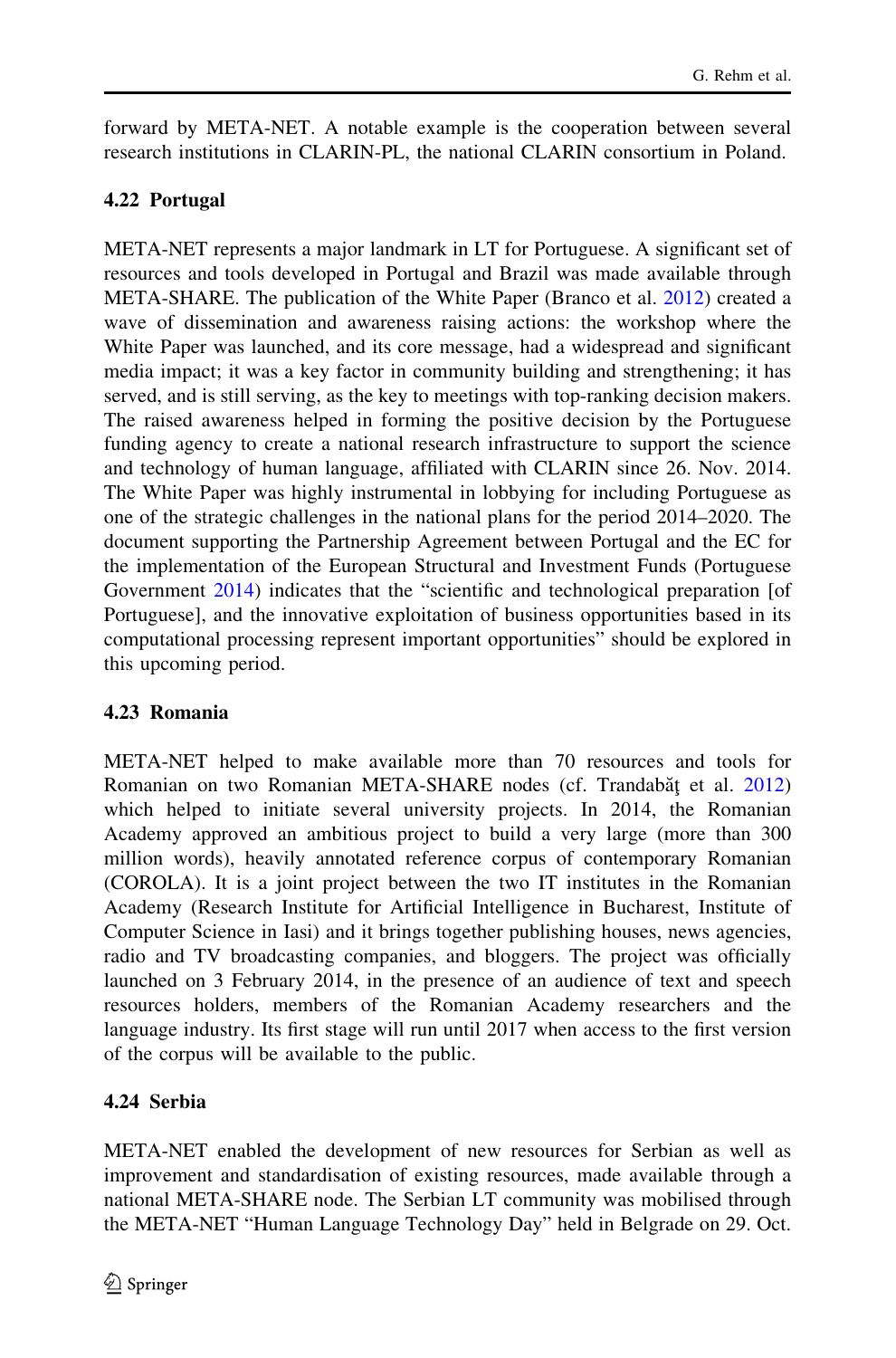2012 (cf. Vitas et al. [2012](#page-23-0)). The conference gathered representatives from all Serbian research centres involved in language processing, as well as many representatives from academia and industry. A follow-up event was organised in Belgrade in November 2013, "35 years of Computational Linguistics in Serbia". In September 2014, the Serbian community established the Association for Language Resources and Technology with the aim of further promoting META-NET's goals.

#### 4.25 Slovakia

The collection of Slovak resources included in META-SHARE signified a major boost—best exemplified by the Slovak National Corpus, which increased from 770 million tokens  $(2011)$  to  $2500$  million  $(2013)$ . The White Paper  $(\text{Simková et al.})$ [2012\)](#page-23-0) increased general awareness of language-related research and, eventually, contributed to the government's decision to set up a special government programme "Budovanie Slovenského národného korpusu a elektronizácia jazykovedného vy´skumu na Slovensku—III. etapa" (Building Slovak National Corpus and Digitalization of Language Research in Slovakia, 3rd period), funded by the Ministry of Education, Ministry of Culture and the Slovak Academy of Sciences. This continuation of the Slovak National Corpus project lasts from 2012 to 2016. It is also used for training secondary education teachers of Slovak Language and Literature (Gajdošová and L'os Ivoríková [2013](#page-21-0)). Increased interest in large corpora led to several terminological projects, for which new corpora have been compiled. Resources are used for terminological activities in collaboration with terminological committees of all the Ministries of the Slovak Republic.

### 4.26 Slovenia

The key results of the White Paper series had a major impact on language policy activities and ultimately led to the inclusion of LT in the Resolution on the National Programme for Language Policy 2014–2018 which was passed in Parliament in July 2013; some of the White Paper findings (Krek [2012](#page-21-0)) were directly included in the LT part of the resolution. Through various META-NET activities the need for a more systematic support of LT for Slovene was recognised by the government, which is now in the process of adopting a 5-year action plan on language infrastructure development. The results of a major LT project (Communication in Slovene) funded by the European Social Fund and the Ministry of Education, Science and Sports were included in META-SHARE and, therefore, made available to the LT community. META-NET-related activities also led to the inclusion of the topic of Slovene resources and technologies development into the Partnership Agreement between the EC and Slovenia for 2014–2020.

### 4.27 Spain

META-NET raised the interest in technologies for languages spoken in Spain. Results from the White Papers (García-Mateo and Arza [2012](#page-21-0); Melero et al. [2012;](#page-22-0) Hernáez et al. [2012;](#page-21-0) Moreno et al. [2012\)](#page-22-0) were presented at the event Català, llengua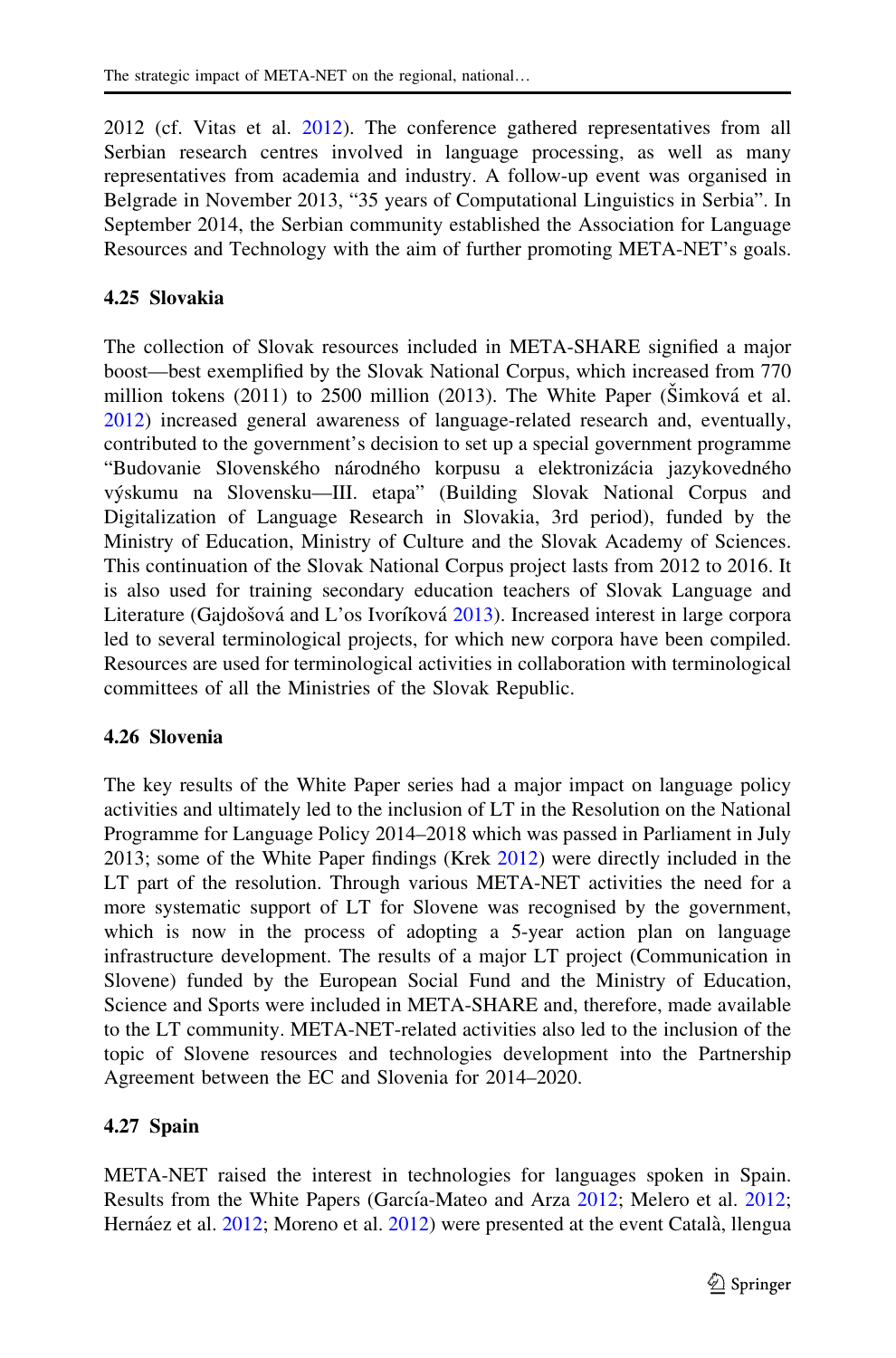digital a l'empresa ("Catalan, digital language in industry"), organised by the Generalitat de Catalunya (March 2014). The LANGUNE Association of Basque Country Language Industry companies selected the META-NET SRA as a reference for its Strategic Plan (2014–2017). The White Papers were also acknowledged by the Secretary of State for Telecommunications and Information Society of the Spanish Ministry of Industry, Energy and Tourism, which in October 2015 launched the "Plan de Impulso de las Tecnologías del Lenguaje" with a budget of  $90M\epsilon$  for the period 2016–2020 as part of Spain's Digital Agenda and with action lines aligned with the EU strategic agendas, including the META-NET SRA. The warm reaction of the private sector towards the Spanish resources available through META-SHARE has also been noticeable. The nodes are now supported by the Spanish national projects Speech Tech4All and the IULA-UPF CLARIN Competence Center, co-funded by the EU Regional Structural Funds and the Generalitat de Catalunya. In 2014 and 2015, the Regional Council of Aquitaine, The Ministère de la Culture et de la Communication of France and Linguamondi in Corse, organised several workshops to prepare roadmaps for the development of technologies and resources for Occitan and Corsican respectively. Participants were briefed about what has been done for other languages. Specifically, experts in Basque and Catalan were chosen to present the status of LT/LR in these two languages, including META-NET and the SRA.

#### 4.28 Sweden

META-NET helped to increase the awareness of technologies for the future of Swedish and the realisation that LT for Swedish will be developed only in Sweden, if at all. The White Paper (Borin et al. [2012](#page-20-0)) played a central role in the preparation of a report, commissioned by the Department of Culture, on present and future societal needs for LT (ISOF [2012\)](#page-21-0). META-NET's key results served as a powerful reinforcement of the report's message. In a follow-up move, the Swedish government has launched a pilot project—to be carried out by the Swedish Post and Telecom Authority—with the aim of stimulating the construction of a national infrastructure capable of supporting speech-based services, such as online subtitling of publicservice television programming, text-to-speech conversion of public-office web pages, etc. A large number of Swedish resources is now available through META-SHARE. META-NET helped to reduce the fragmentation in the Swedish LT community, instilling a sense of common cause at the national level, as evidenced by a number of joint funding proposals and awarded grants. In 2013 the Swedish Research Council approved a proposal coordinated by the University of Gothenburg for Swedish membership in the CLARIN ERIC, where Sweden is now the tenth member as of October 2014. Negotiations are underway towards setting up SWE-CLARIN, a national infrastructure consisting of nine CLARIN centres including universities, a national data archive, and two public offices charged with coordinating the safeguarding of Sweden's linguistic and cultural heritage. Sweden participated in a successful proposal to the Nordic research funding agency NORDFORSK to set up a Nordic CLARIN network (2014–2017). The network is coordinated by the Danish CLARIN node and includes all five Nordic countries (Denmark, Finland, Iceland,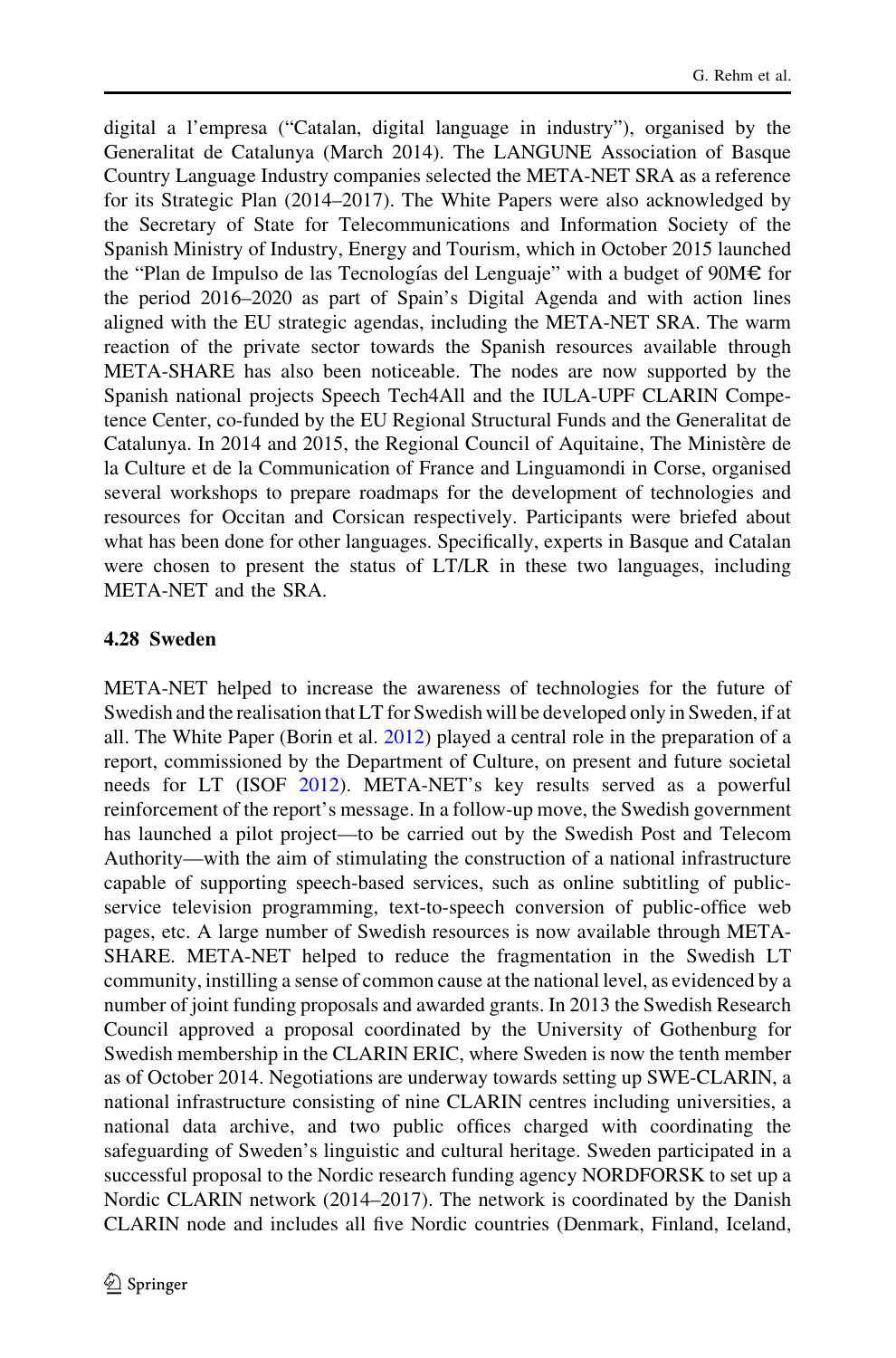<span id="page-18-0"></span>Norway and Sweden). This reflects a long history of fruitful interaction and collaboration across national borders in the Nordic area in the field of LT.

#### 4.29 United Kingdom

The White Paper (Ananiadou et al. [2012](#page-20-0)) helped to raise the awareness about the importance of LT in the UK Government. It has led to endorsements from the House of Commons (David Willetts MP, Minister of State for Universities and Science) and the House of Lords (Baroness Coussins, Chair, All-Party Parliamentary Modern Languages Group). Further evidence of the recognition by the UK Government of the benefits of LT has been demonstrated by two amendments to the Copyright, Designs and Patents Act 1988, both of which have come into force during 2014. The first means that it is no longer an infringement of copyright for a person who already has a lawful right to access a copyrighted work to copy the work as part of a technological process of analysis and synthesis of the content of the work (e.g., text mining) for the sole purpose of non-commercial research. The second change allows researchers with lawful access to copyrighted texts to show short quotations from these texts; publicly accessible text mining systems can now display short snippets of copyrighted material to which NLP analysis has been applied, as long as appropriate permission to access these texts has been sought by the researcher. These changes in legislation have been made according to the earlier recommendations of the Hargreaves Review of Intellectual Property and Growth, and following numerous discussions at consultation events in which the University of Manchester (member of META-NET) participated. Regarding the future of research funding, the UK's Engineering and Physical Sciences Research Council (EPSRC) conducted a review of which subject areas to retain for funding, which to increase and which to reduce. A decision was made to maintain funding for NLP research. Amongst the evidence cited by EPSRC for this decision was the META-NET Strategic Research Agenda. A survey of the benefits of text mining to the UK's further and higher education community, concluding that text mining can encourage innovation and growth, has been carried out by JISC, which funds research into digital technologies in the UK.

### 5 Conclusions and future activities

The intense communication and dissemination work carried out by META-NET has had a significant impact on the European Language Technology scene, has helped to provide focus and has shaped several national language policy and development strategies. We have also been able to provide input to CEF and Horizon 2020.

While the first funded phase of META-NET is over, the initiative itself is continuing its work and has established a brand under the umbrella of new projects. One of several activities in which META-NET participated was an open letter campaign to gather support for the recommendation of including multilingual technologies in the EC's Digital Single Market strategy.<sup>6</sup> At the core of this new set

<sup>6</sup> [http://www.multilingualeurope.eu.](http://www.multilingualeurope.eu)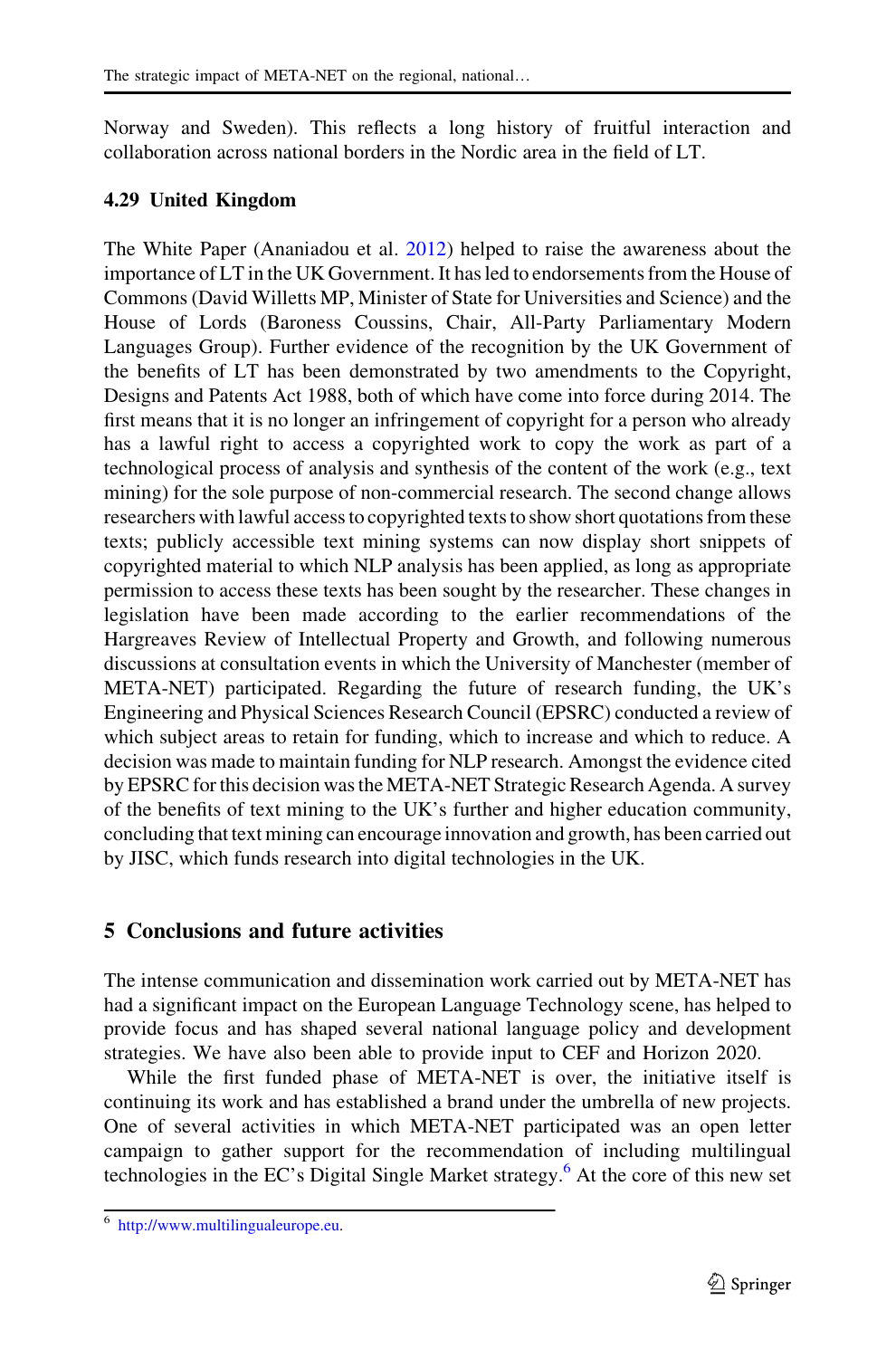of projects is CRACKER, which started in January 2015 and organised META-FORUM 2015 in Riga.<sup>7</sup> This Coordination and Support Action (CSA) is funded through the Horizon 2020 ICT-17 Call "Cracking the Language Barrier", which revolves around the Machine Translation topic. ICT-17 also supports the research action  $QT21<sup>8</sup>$  and three innovation actions. Together with a second CSA, LT Observatory, and collaborating initiatives we are currently preparing the Strategic Agenda for the Multilingual Digital Single Market (SRIA); a first public version $9$  of which was unveiled at the Riga Summit on the Multilingual Digital Single Market<sup>10</sup> in April 2015. The goal of the SRIA is to present recommendations and solutions regarding the question of how to make the EU's Digital Single Market flagship initiative multilingual through language technologies.

In addition to META-FORUM 2015 (27 April), the Riga Summit was the umbrella for a plenary day (28 April), the Multilingual Web Workshop and the first CEF.AT conference (both on 29 April). The summit produced two significant results, the "Declaration of Common Interests" and the "Resolution of the Riga Summit 2015 on the Multilingual Digital Single Market". In the Declaration, 12 major stakeholders, community organisations, associations and networks that organised or participated in META-FORUM 2015 or the other Riga Summit events declare that they stand united in their goal and interest to support multilingualism in Europe by employing language technology. The Resolution of the Riga Summit provides more details and insights around the actual topics. The document concludes that we need to combine and aggregate our language technology solutions on a pan-European level.

As an immediate next step following from the Riga Summit 2015, we have started to build a new umbrella initiative in order to streamline coordination as well as internal and external communication activities among all related communities. This initiative, called Cracking the Language Barrier, is a federation of European organisations and projects working on technologies for a multilingual Europe.<sup>11</sup> The new federation and the next version of the SRIA will be presented, among others, at META-FORUM 2016 in Lisbon, Portugal, on 4/5 July 2016.

#### 6 Further information

The interested reader is invited to contact the respective co-authors, responsible for a certain country or region, in order to engage in a bilateral discussion to get a more detailed, up-to-date and regionally focussed description of META-NET's impact (such as, for example, new resources or technologies produced, newly emerging funding programmes etc.). Due to space limitations we are unable to list all

<sup>7</sup> <http://www.cracker-project.eu>.

<sup>8</sup> [http://www.qt21.eu.](http://www.qt21.eu)

<sup>&</sup>lt;sup>9</sup> The SRIA is available on the websites of META-FORUM 2015 and CRACKER, among others (Rehm [2015\)](#page-22-0).

<sup>&</sup>lt;sup>10</sup> [http://rigasummit2015.eu.](http://rigasummit2015.eu)

<sup>&</sup>lt;sup>11</sup> <http://www.cracking-the-language-barrier.eu>.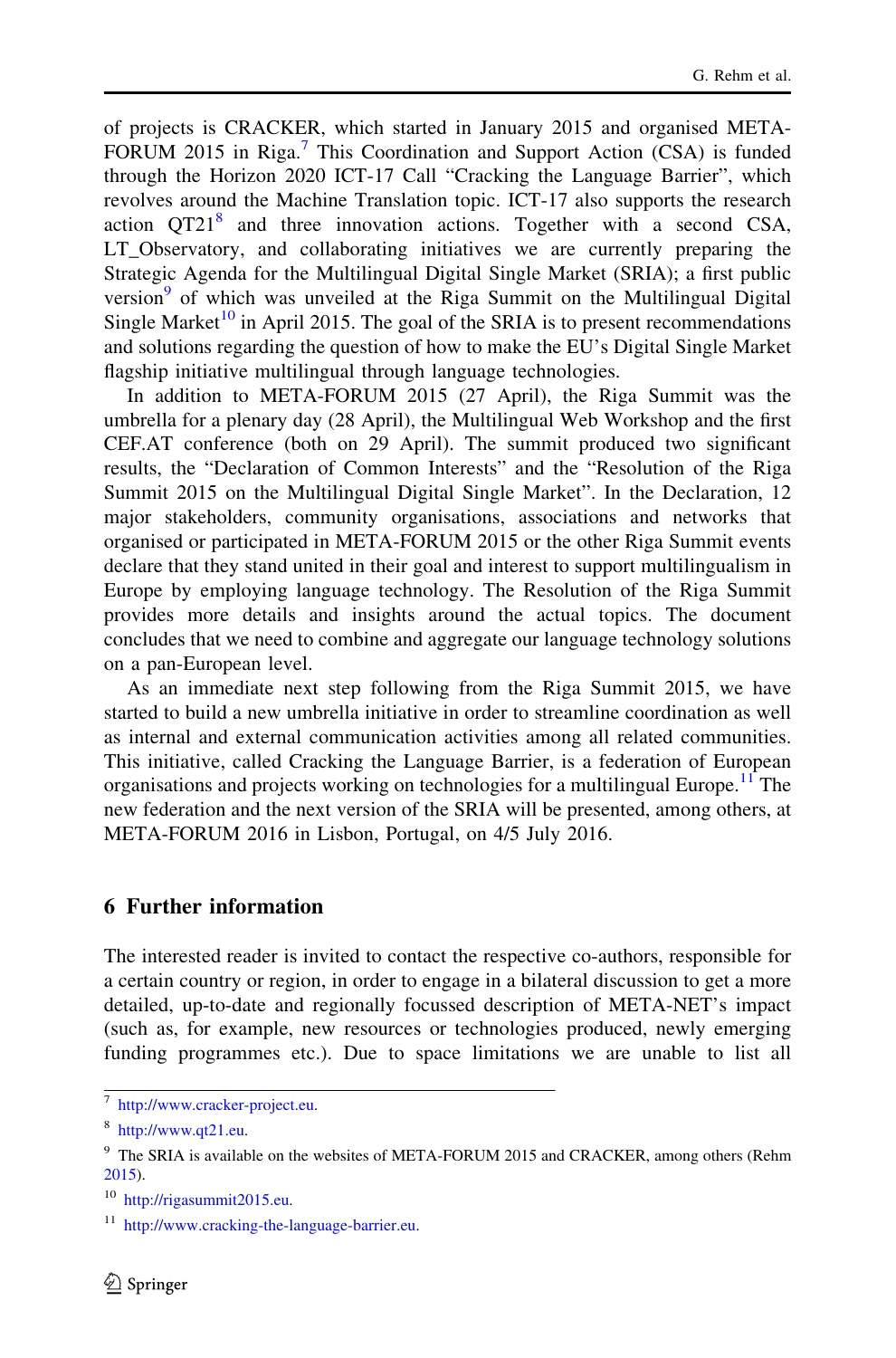<span id="page-20-0"></span>language resources curated, updated or produced through META-NET or related activities; the interested reader is invited to explore the META-SHARE catalogue which makes available more than 2,600 resources.<sup>12</sup> Specific information on the countries and languages can be found in the more than 30 volumes of the META-NET White Paper series (Rehm and Uszkoreit  $2012$ ), fully available online<sup>13</sup> (see Rehm et al. [2014](#page-22-0), for an update and extension). The META-NET SRA (Rehm and Uszkoreit  $2013$ <sup>14</sup> and the emerging Strategic Agenda for the Multilingual Digital Single Market (Rehm  $2015$ )<sup>15</sup> are also available online.

Acknowledgments The first phase of the META-NET initiative was co-funded by FP7 and the ICT-PSP programme of the European Commission through the contracts T4ME (grant agreement no. 249 119), CESAR (no. 271 022), METANET4U (no. 270 893) and META-NORD (no. 270 899). CRACKER has received funding from the EU's Horizon 2020 research and innovation programme (no. 645 357).

#### **References**

- Ananiadou, S., McNaught, J., & Thompson, P. (2012). The English Language in the digital age. META-NET White Paper Series. Springer, Heidelberg etc., [http://www.meta-net.eu/whitepapers/volumes/](http://www.meta-net.eu/whitepapers/volumes/english) [english](http://www.meta-net.eu/whitepapers/volumes/english).
- Attali, J. (August 2014). La francophonie et la francophilie, moteurs de croissance durable, rapport à François Hollande, président de la République française. [http://www.ladocumentationfrancaise.fr/](http://www.ladocumentationfrancaise.fr/rapports-publics/144000511/) [rapports-publics/144000511/.](http://www.ladocumentationfrancaise.fr/rapports-publics/144000511/)
- Blagoeva, D., Koeva, S., & Murdarov, V. (2012). Българскиятезик в дигиталната епоха—The Bulgarian Language in the digital age. META-NET White Paper Series. Springer, Heidelberg etc.,. <http://www.meta-net.eu/whitepapers/volumes/bulgarian>.
- Bojar, O., Cinková, S., Hajič, J., Hladká, B., Kuboň, V., Mírovský, J., et al. (2012). Čeština v digitálním věku—The Czech Language in the digital age. META-NET White Paper Series. Springer, Heidelberg etc.,. <http://www.meta-net.eu/whitepapers/volumes/czech>.
- Borin, L., Brandt, M. D., Edlund, J., Lindh, J., & Parkvall, M. (2012). Svenska språket i den digitala tidsåldern—The Swedish Language in the digital age. META-NET White Paper Series. Springer, Heidelberg etc.,. [http://www.meta-net.eu/whitepapers/volumes/swedish.](http://www.meta-net.eu/whitepapers/volumes/swedish)
- Branco, A., Mendes, A., Pereira, S., Henriques, P., Pellegrini, T., et al. (2012). A língua portuguesa na era digital—The Portuguese Language in the digital age. META-NET White Paper Series. Springer, Heidelberg etc.,. [http://www.meta-net.eu/whitepapers/volumes/portuguese.](http://www.meta-net.eu/whitepapers/volumes/portuguese)
- Budin, G. (2015). Digital humanities, language industry, and multilingualism—Global networking and innovation in collaborative methods. In M. Forstner & H. Lee-Jahnke (Eds.), *Pooling Academic* Excellence with Entrepreneurship for New Partnerships. Proceedings of the CIUTI Forum 2014, Geneva, January 2014. Peter Lang, In print.
- Burchardt, A., Egg, M., Eichler, K., Krenn, B., Kreutel, J., Leßmöllmann, A., Rehm, et al. (2012). Die Deutsche Sprache im digitalen Zeitalter—The German Language in the Digital Age. META-NET White Paper Series. Springer, Heidelberg etc.,. [http://www.meta-net.eu/whitepapers/volumes/](http://www.meta-net.eu/whitepapers/volumes/german) [german.](http://www.meta-net.eu/whitepapers/volumes/german)
- Calzolari, N., Magnini, B., Soria, C., & Speranza, M. (2012). La Lingua Italiana nell'Era Digitale—The Italian Language in the digital age. META-NET White Paper Series. Springer, Heidelberg etc.,. <http://www.meta-net.eu/whitepapers/volumes/italian>.
- De Smedt, K., Lyse, G. I., Gjesdal, A. M., & Losnegaard, G. S. (2012a). Norsk i den digitale tidsalderen (bokmålsversjon)—The Norwegian Language in the digital age (Bokmål Version). META-NET

<sup>12</sup> [http://www.meta-share.eu.](http://www.meta-share.eu)

<sup>13</sup> <http://www.meta-net.eu/whitepapers>.

<sup>14</sup> <http://www.meta-net.eu/sra>.

<sup>15</sup> <http://www.cracker-project.eu>.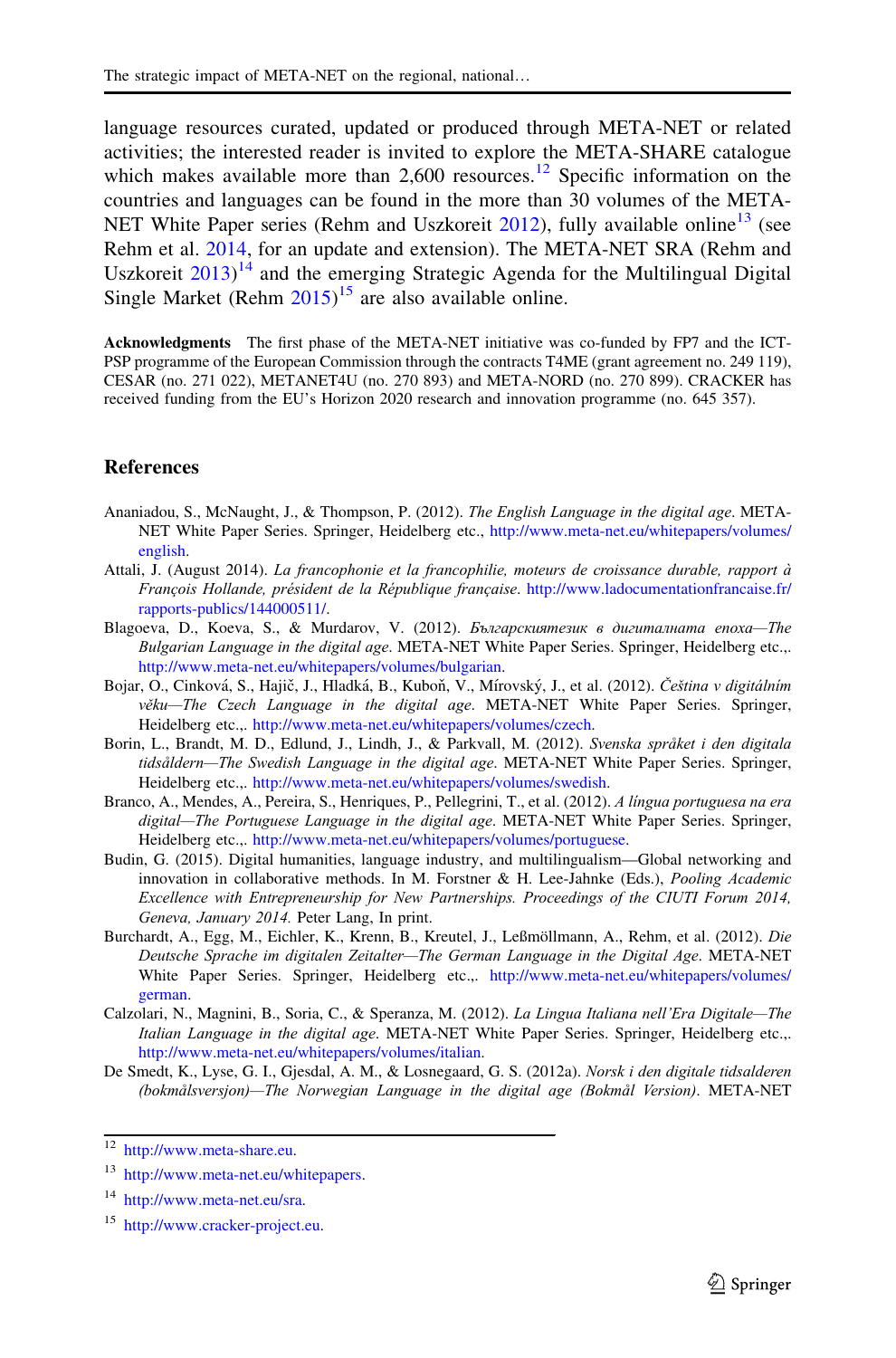<span id="page-21-0"></span>White Paper Series. Springer, Heidelberg etc. [http://www.meta-net.eu/whitepapers/volumes/](http://www.meta-net.eu/whitepapers/volumes/norwegian-bokmaal) [norwegian-bokmaal.](http://www.meta-net.eu/whitepapers/volumes/norwegian-bokmaal)

- De Smedt, K., Lyse, G. I., Gjesdal, A. M., & Losnegaard, G. S. (2012b). Norsk i den digitale tidsalderen (nynorskversjon)—The Norwegian Language in the digital age (Nynorsk Version). META-NET White Paper Series. Springer, Heidelberg etc. [http://www.meta-net.eu/whitepapers/volumes/](http://www.meta-net.eu/whitepapers/volumes/norwegian-nynorsk) [norwegian-nynorsk.](http://www.meta-net.eu/whitepapers/volumes/norwegian-nynorsk)
- EC. A Digital Agenda for Europe. (2010). European Commission. [http://ec.europa.eu/](http://ec.europa.eu/information_society/digital-agenda/publications/) [information\\_society/digital-agenda/publications/.](http://ec.europa.eu/information_society/digital-agenda/publications/)
- EC. Horizon 2020: The Framework Programme for Research and Innovation. (2012). European Commission. [http://ec.europa.eu/research/horizon2020/.](http://ec.europa.eu/research/horizon2020/)
- EC. Amended proposal for a Regulation of the European Parliament and of the Council on guidelines for trans-European telecommunications networks and repealing Decision No 1336/97/EC. (2013). European Commission. [http://eur-lex.europa.eu/LexUriServ/LexUriServ.do?uri=COM:2013:0329:](http://eur-lex.europa.eu/LexUriServ/LexUriServ.do?uri=COM:2013:0329:FIN:EN:PDF) [FIN:EN:PDF](http://eur-lex.europa.eu/LexUriServ/LexUriServ.do?uri=COM:2013:0329:FIN:EN:PDF).
- EC. Connecting Europe Facility. (2014). European Commission. [https://ec.europa.eu/digital-agenda/sites/](https://ec.europa.eu/digital-agenda/sites/digital-agenda/files/cef.pdf) [digital-agenda/files/cef.pdf.](https://ec.europa.eu/digital-agenda/sites/digital-agenda/files/cef.pdf)
- Estonian Language Foundation. (2011). Development Plan of the Estonian Language 2011–2017. [http://](http://ekn.hm.ee/system/files/Eesti+keele+arengukava+inglise.indd_.pdf) [ekn.hm.ee/system/files/Eesti+keele+arengukava+inglise.indd\\_.pdf.](http://ekn.hm.ee/system/files/Eesti+keele+arengukava+inglise.indd_.pdf) Tallinn; funded by the Ministry of Education and Research.
- Evas, J. (2014). Y Gymraeg yn yr Oes Ddigidol—The Welsh Language in the digital age. META-NET White Paper Series. Springer, Heidelberg etc. <http://www.meta-net.eu/whitepapers/volumes/welsh>. Georg Rehm and Hans Uszkoreit (series editors).
- Gajdošová, K., & Ivoríková, H. L. (2013). Slovenský národný korpus a možnosti jeho využitia v školskej praxi. Slovenčinár. Časopis Slovenskej asociácie učitel'ov slovenčiny, 1(1), 44–60.
- García-Mateo, C., & Arza, M. (2012). O idioma galego na era dixital—The Galician Language in the Digital Age. META-NET White Paper Series. Springer, Heidelberg etc. [http://www.meta-net.eu/](http://www.meta-net.eu/whitepapers/volumes/galician) [whitepapers/volumes/galician](http://www.meta-net.eu/whitepapers/volumes/galician).
- Gavrilidou, M., Koutsombogera, M., Patrikakos, A., & Piperidis, S. (2012). Η Ελληνικη Γλωσσα στην Ψηφιακη Εποχη—The Greek Language in the digital age. META-NET White Paper Series. Springer, Heidelberg etc.,. [http://www.meta-net.eu/whitepapers/volumes/greek.](http://www.meta-net.eu/whitepapers/volumes/greek)
- Hernáez, I., Navas, E., Odriozola, I., Sarasola, K., de Ilarraza, A. D., et al. (2012). Euskara Aro Digitalean —Basque in the digital age. META-NET White Paper Series. Springer, Heidelberg etc. [http://www.](http://www.meta-net.eu/whitepapers/volumes/basque) [meta-net.eu/whitepapers/volumes/basque.](http://www.meta-net.eu/whitepapers/volumes/basque)
- ISOF. Infrastruktur för språken i Sverige. Förslag till nationell språkinfrastruktur för det digitala samhället. Infrastructure for Sweden's languages. A proposed national language infrastructure for the digital society, 2012. Report commissioned from the Swedish Language Council by the Swedish Department of Culture.
- Judge, J., Chasaide, A. N., Dhubhda, R. N., Scannell, K. P., & Dhonnchadha, E. U. (2012). An Ghaeilge sa Ré Dhigiteach—The Irish Language in the digital age. META-NET White Paper Series. Springer, Heidelberg etc. <http://www.meta-net.eu/whitepapers/volumes/irish>.
- Julienne, M. (Octobre 2013). Le web sera-t-il polyglotte? La Recherche. [http://www.larecherche.fr/](http://www.larecherche.fr/savoirs/web-sera-t-il-polyglotte-01-10-2013-136059) [savoirs/web-sera-t-il-polyglotte-01-10-2013-136059.](http://www.larecherche.fr/savoirs/web-sera-t-il-polyglotte-01-10-2013-136059)
- Koehn, P., Hoang, H., Birch, A., Callison-Burch, C., Federico, M., Bertoldi, N., et al. (June 2007). Moses: Open source toolkit for statistical machine translation. In Annual meeting of the Association for Computational Linguistics (ACL), demonstration session, Prague, Czech Republic.
- Koeva, S. (Ed.). (2014). Language resources and technologies for Bulgarian Language. Bulgaria: Bulgarian Academy.
- Koskenniemi, K., Lindén, K., Carlson, L., Vainio, M., Arppe, A., Lennes, M., et al. (2012). Suomen kieli digitaalisella aikakaudella—The Finnish Language in the digital age. META-NET White Paper Series. Springer, Heidelberg etc. [http://www.meta-net.eu/whitepapers/volumes/finnish.](http://www.meta-net.eu/whitepapers/volumes/finnish)
- Krek, S. (2012). Slovenski jezik v digitalni dobi—The Slovene Language in the digital age. META-NET White Paper Series. Springer, Heidelberg etc. <http://www.meta-net.eu/whitepapers/volumes/slovene>.
- Liin, K., Muischnek, K., Müürisep, K., & Vider, K. (2012). Eesti keel digiajastul—The Estonian Language in the digital age. META-NET White Paper Series. Springer, Heidelberg etc. [http://www.](http://www.meta-net.eu/whitepapers/volumes/estonian) [meta-net.eu/whitepapers/volumes/estonian](http://www.meta-net.eu/whitepapers/volumes/estonian).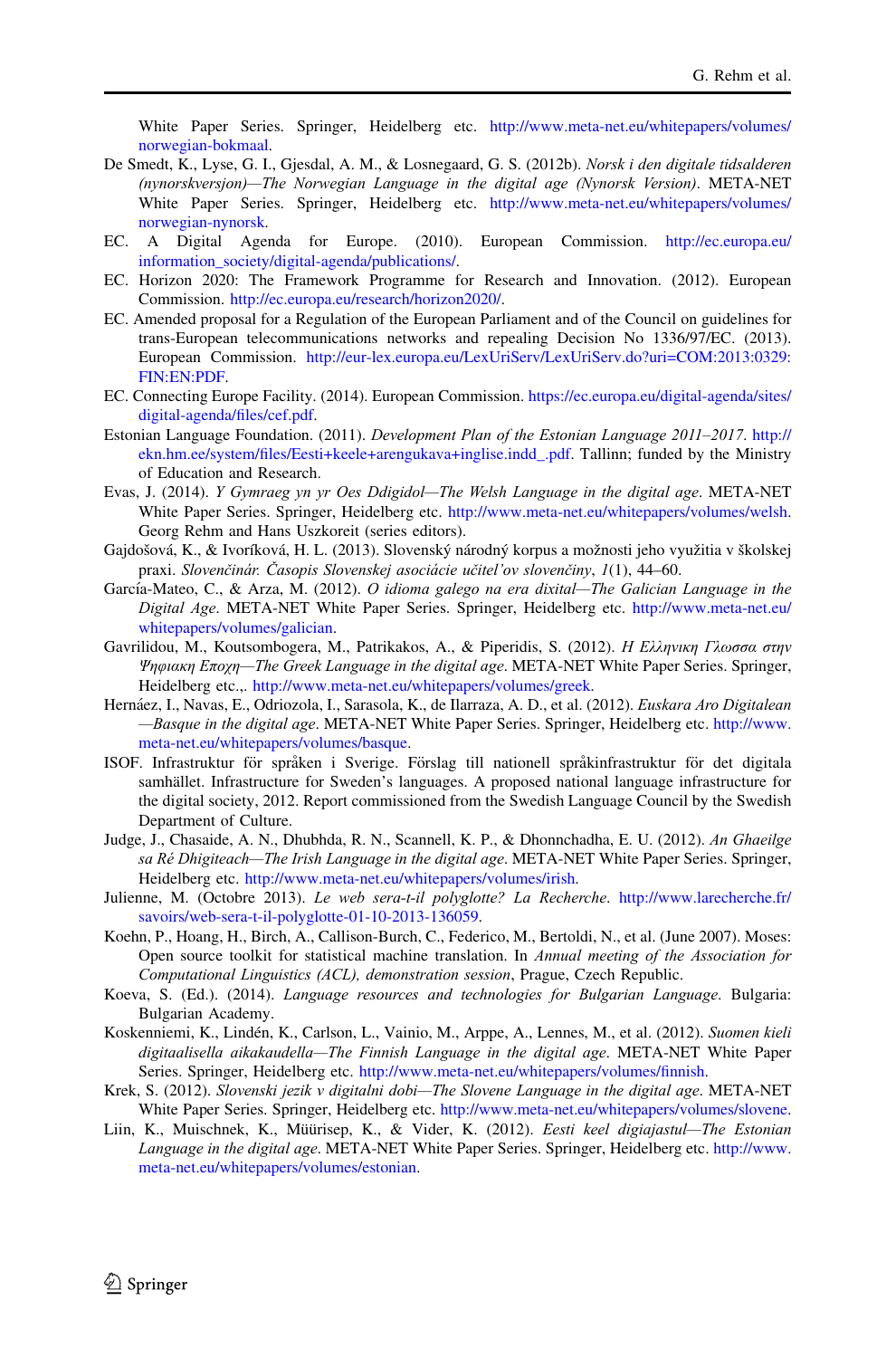- <span id="page-22-0"></span>Mariani, J., Paroubek, P., Francopoulo, G., Max, A., Yvon, F., & Zweigenbaum, P. (2012). La langue française à l' Ère du numérique—The French Language in the digital age. META-NET White Paper Series. Springer, Heidelberg etc. [http://www.meta-net.eu/whitepapers/volumes/french.](http://www.meta-net.eu/whitepapers/volumes/french)
- Melero, M., Badia, T., & Moreno, A. (2012). La lengua española en la era digital—The Spanish Language in the digital age. META-NET White Paper Series. Springer, Heidelberg etc. [http://www.](http://www.meta-net.eu/whitepapers/volumes/spanish) [meta-net.eu/whitepapers/volumes/spanish.](http://www.meta-net.eu/whitepapers/volumes/spanish)
- META-NET. (2013). META-FORUM 2012: A strategy for multilingual Europe. Panel discussion "Plans for LT Research and Innovation in Member States and Regions", June 2012. [http://www.meta-net.](http://www.meta-net.eu/events/meta-forum-2012/programme) [eu/events/meta-forum-2012/programme.](http://www.meta-net.eu/events/meta-forum-2012/programme)
- META-NET. (2013). META-FORUM 2013: Connecting Europe for New Horizons. Panel discussion "Connecting Towards New Horizons", [http://www.meta-net.eu/events/meta-forum-2013/](http://www.meta-net.eu/events/meta-forum-2013/programme) [programme.](http://www.meta-net.eu/events/meta-forum-2013/programme)
- Miłkowski, M. (2012). Jezyk polski w erze cyfrowej—The Polish Language in the digital age. META-NET White Paper Series. Springer, Heidelberg etc. <http://www.meta-net.eu/whitepapers/volumes/polish>.
- Moreno, A., Bel, N., Revilla, E., Garcia, E., & Vallverdú, S. (2012). La llengua catalana a l'era digital— The Catalan Language in the digital age. META-NET White Paper Series. Springer, Heidelberg etc. [http://www.meta-net.eu/whitepapers/volumes/catalan.](http://www.meta-net.eu/whitepapers/volumes/catalan)
- Moseley, C., (Ed.). Atlas of the World's Languages in Danger. UNESCO Publishing, 2010. [http://www.](http://www.unesco.org/new/en/culture/themes/endangered-languages/atlas-of-languages-in-danger/) [unesco.org/new/en/culture/themes/endangered-languages/atlas-of-languages-in-danger/.](http://www.unesco.org/new/en/culture/themes/endangered-languages/atlas-of-languages-in-danger/)
- Odijk, J. (2012). Het Nederlands in het Digitale Tijdperk—The Dutch Language in the digital age. META-NET White Paper Series. Springer, Heidelberg etc. [http://www.meta-net.eu/whitepapers/volumes/](http://www.meta-net.eu/whitepapers/volumes/dutch) [dutch.](http://www.meta-net.eu/whitepapers/volumes/dutch)
- Pedersen, B. S., Wedekind, J., Bøhm-Andersen, S., Henrichsen, P. J., Hoffensetz-Andresen, S., Kirchmeier-Andersen, S., et al. (2012). Det danske sprog i den digitale tidsalder-The Danish Language in the digital age. META-NET White Paper Series. Springer, Heidelberg etc. [http://www.](http://www.meta-net.eu/whitepapers/volumes/danish) [meta-net.eu/whitepapers/volumes/danish](http://www.meta-net.eu/whitepapers/volumes/danish).
- Piperidis, S. (May 2012). The META-SHARE Language resources sharing infrastructure: Principles, challenges, solutions. In Proceedings of the Eighth International Conference on Language Resources and Evaluation (LREC 2012), Istanbul, Turkey.
- Piperidis, S., Papageorgiou, H., Spurk, C., Rehm, G., Choukri, K., Hamon, O., et al. (May 2014). META-SHARE: One year after. In Proceedings of the 9th Language Resources and Evaluation Conference (LREC 2014), Reykjavik, Iceland.
- Portuguese Government. (2014). Portugal 2020—acordo de parceria 2014–2020, July 2014.
- Rehm, G. (Ed.). Strategic Agenda for the Multilingual Digital Single Market—Technologies for Overcoming Language Barriers towards a truly integrated European Online Market. CRACKER, LT Observatory, April 2015. Version 0.5. April 22, 2015. Prepared by the EU-funded projects CRACKER and LT\_Observatory. [http://www.meta-net.eu/projects/cracker/multimedia/mdsm-sria](http://www.meta-net.eu/projects/cracker/multimedia/mdsm-sria-draft.pdf)[draft.pdf.](http://www.meta-net.eu/projects/cracker/multimedia/mdsm-sria-draft.pdf)
- Rehm, G., & Uszkoreit, H., (Eds.). META-NET White Paper Series: Europe's Languages in the digital age. Springer, Heidelberg etc., 2012. 31 volumes on 30 European languages. [http://www.meta-net.eu/](http://www.meta-net.eu/whitepapers) [whitepapers.](http://www.meta-net.eu/whitepapers)
- Rehm, G., & Uszkoreit, H., (Eds.). The META-NET Strategic Research Agenda for Multilingual Europe. Springer, Heidelberg etc., 2013. Presented by the META Technology Council. [http://www.meta-net.](http://www.meta-net.eu/sra) [eu/sra](http://www.meta-net.eu/sra).
- Rehm, G., Uszkoreit, H., Dagan, I., Goetcherian, V., Dogan, M. U., Mermer, C., et al. (2014). An update and extension of the META-NET Study "Europe's Languages in the digital age". In Proceedings of the Workshop on Collaboration and Computing for Under-Resourced Languages in the Linked Open Data Era (CCURL 2014), Reykjavik, Iceland. [http://georg-re.hm/pdf/CCURL-2014-META-NET.](http://georg-re.hm/pdf/CCURL-2014-META-NET.pdf) [pdf.](http://georg-re.hm/pdf/CCURL-2014-META-NET.pdf)
- Rögnvaldsson, E., Jóhannsdóttir, K. M., Helgadóttir, S., & Steingrímsson, S. Íslensk tunga á stafrænni öld —The Icelandic Language in the digital age. META-NET White Paper Series. Springer, Heidelberg etc.,. [http://www.meta-net.eu/whitepapers/volumes/icelandic.](http://www.meta-net.eu/whitepapers/volumes/icelandic)
- Rosner, M., & Joachimsen, J. (2012). Il-Lingwa Maltija Fl-Era Diğitali—The Maltese Language in the digital age. META-NET White Paper Series. Springer, Heidelberg etc. [http://www.meta-net.eu/](http://www.meta-net.eu/whitepapers/volumes/maltese) [whitepapers/volumes/maltese](http://www.meta-net.eu/whitepapers/volumes/maltese).
- Simon, E., Lendvai, P., Németh, G., Olaszy, G., & Vicsi, K. (2012). A magyar nyelv a digitális korban— The Hungarian Language in the digital age. META-NET White Paper Series. Springer, Heidelberg etc. [http://www.meta-net.eu/whitepapers/volumes/hungarian.](http://www.meta-net.eu/whitepapers/volumes/hungarian)